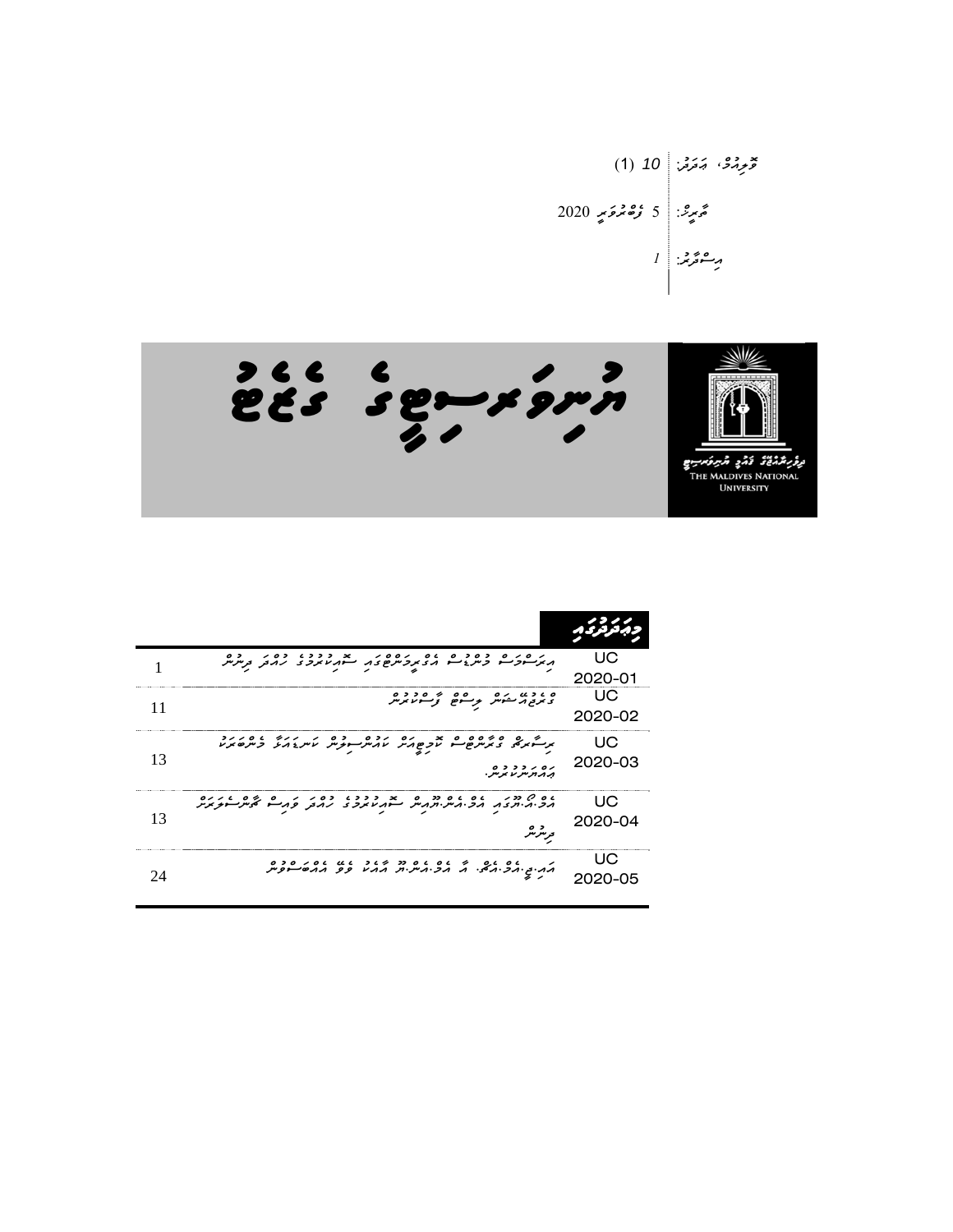سروَمرسومِ عَمْہُرْسوءِ مِسروْءُ مِسروَمَّةِ UC-2020-01 مِسَّةِ UC-2020-05



ِ<br>رَّوَّسُوْمِيْرِ مَهْرِيْنِ 29 مَ يَرَوَ بِهِ 2020 | نَحْرُ يَجْبُ 278

23 ¿ غَ عَشْرَهُ جَدِ 2019 ۚ مِنْ كُرْحَ ٱلْمُرْكِّرِ ٱلْمُرْكَّرِ ٱلْمُرْكَّرِ ٱلْمُرْكَّرِينَ وَٱلْمُرْكَّرِ<br>23 إِنْ عَشْرَهُ مِنْ الْأَرْضَ إِلَى الْمُرْكَّرِ ٱلْمُرْكَّرِ ٱلْمُرْكَّرِ ٱلْمُرْكَّرِ ٱلْمُرْكَّرَةِ ٱلْمُ ޔުނިވަރސިޓީ އޮފް ބްރަޝޯވް" އާއެކު އިރެސްމަސް މުންޑުސް އެގްރީމަންޓްގައި ސޮއިކުރުމުގެ ހުއްދަ ދެވުނެވ.ެ

 $\mathbb{C}$  Erasmus+

# **Key Action 1 – Mobility for learners and staff – Higher Education Student and Staff Mobility**

# Inter-institutional<sup>1</sup> agreement 2019-20[21]<sup>2</sup> **between institutions from Programme and Partner Countries3**

# **[Minimum requirements]4**

The institutions named below agree to cooperate for the exchange of students and/or staff in the context of the Erasmus+ programme. They commit to respect the quality requirements of the Erasmus Charter for Higher Education in all aspects of the organisation and management of the mobility, in particular the recognition of the credits (or equivalent) awarded to students by the partner institution. The institutions also commit to sound and transparent management of funds allocated to them through Erasmus+.

# **A. Information about higher education institutions**

<sup>4</sup> Clauses may be added to this template agreement to better reflect the nature of the institutional partnership.



<sup>&</sup>lt;sup>1</sup> Inter-institutional agreements can be signed by two or more higher education Institutions (HEIs), at least one of them must be located in a Programme Country of Erasmus+. 2

<sup>&</sup>lt;sup>2</sup> Higher Education Institutions have to agree on the period of validity of this agreement

<sup>3</sup> Erasmus+ Programme Countries are the 28 EU countries, the EFTA countries and other European countries as defined in the Call for proposals. Eligible Partner Countries are listed in the Programme Guide.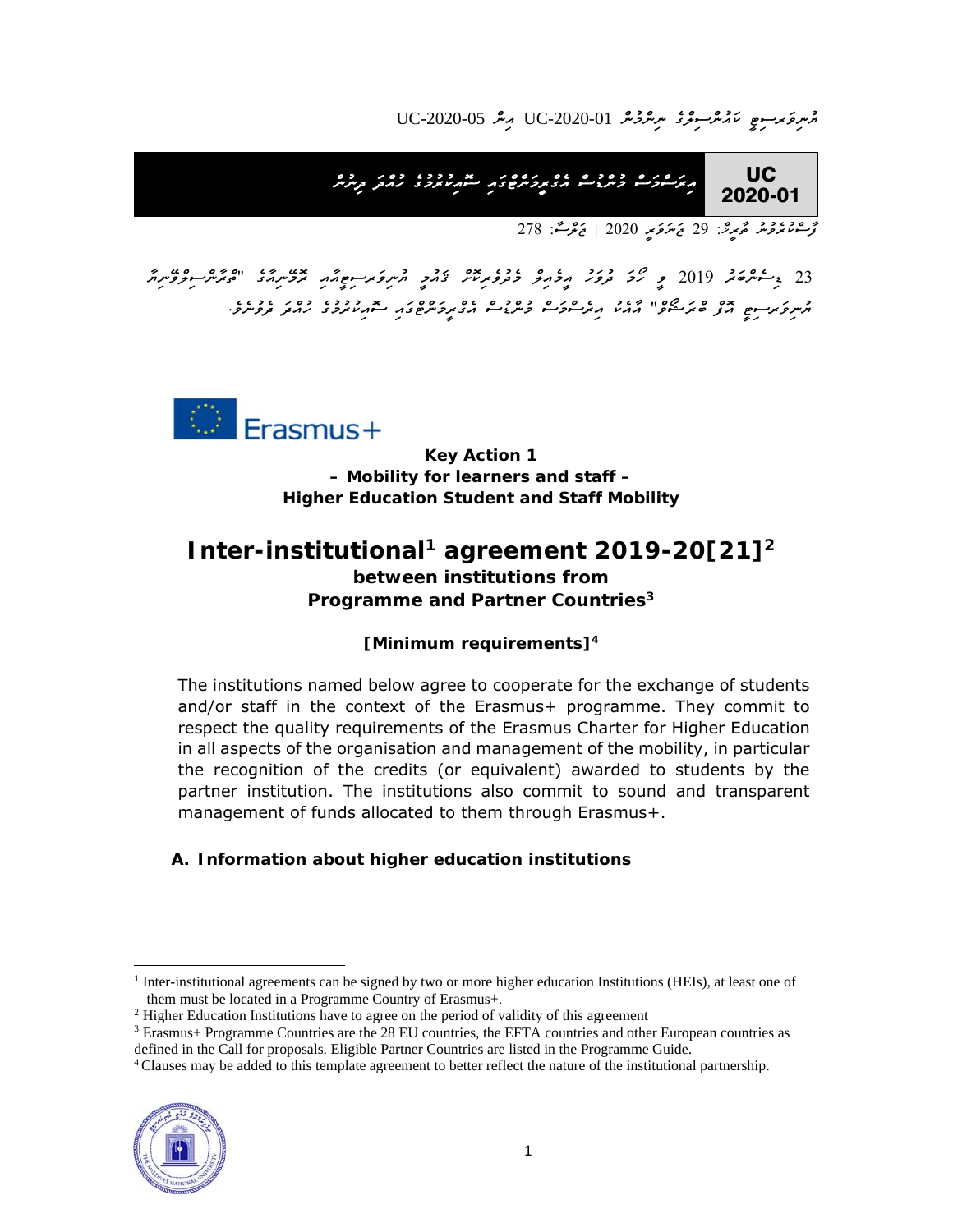| Full name of the           | Erasmus           | Contact details <sup>6</sup>            | Website                     |
|----------------------------|-------------------|-----------------------------------------|-----------------------------|
| institution / country      | code or           | (email, phone)                          | (eg. of the                 |
|                            | city <sup>5</sup> |                                         | course                      |
|                            |                   |                                         | catalogue)                  |
| Transilvania University of | RO.               | <b>Institutional Coordinator</b>        | https://www                 |
| <b>Brasov</b>              | BRASOV01          | Name: Prof. Dr. Eng. Simona LACHE       | unitby.ro/e                 |
| <b>ROMANIA</b>             |                   | e-mail: slache@unitbv.ro                | n/                          |
| PIC code: 999904131        |                   |                                         | www.unitb                   |
|                            |                   | Erasmus Office                          | v.ro/en/pro                 |
|                            |                   | B-dul Eroilor nr 29, RO-500036 Brasov.  | <u>spective-</u>            |
|                            |                   | Romania                                 | students/ac                 |
|                            |                   | 雷/昌: +40 268473473                      | <u>ademic-</u><br>programme |
|                            |                   | <b>ி:</b> erasmus@unitbv.ro,            | s.html                      |
|                            |                   | incoming@unitbv.ro                      |                             |
|                            |                   | Departamental coordinators:             |                             |
|                            |                   | Medicine:                               |                             |
|                            |                   | Name: Prof. dr. DIMA Lorena             |                             |
|                            |                   | e-mail: lorena.dima@unitbv.ro           |                             |
|                            |                   | Nursing:                                |                             |
|                            |                   | Name: Lecture dr. NECULAU Andrea        |                             |
|                            |                   | e-mail: andrea.abaitancei@unitbv.ro     |                             |
|                            |                   | <b>Economic Sciences and Business</b>   |                             |
|                            |                   | Name: Assoc. Prof. Dr. Nicu MARINESCU   |                             |
|                            |                   | e-mail: marinescu@unitbv.ro             |                             |
|                            |                   | Sociology and Communication             |                             |
|                            |                   | Name: Lecture Dr. Ana-Maria             |                             |
|                            |                   | BOLBORICI                               |                             |
|                            |                   | e-mail: ana.bolborici@unitbv.ro         |                             |
|                            |                   | <b>Mathematics and Computer Science</b> |                             |
|                            |                   | Name: Assoc. Prof. Dr. SÂNGEORZAN       |                             |
|                            |                   | Livia                                   |                             |
|                            |                   | e-mail: sangeorzan@unitbv.ro            |                             |
|                            |                   | <b>Civil Engineering</b>                |                             |
|                            |                   | Name: Lecture dr. MUNTEAN Radu          |                             |
|                            |                   | e-mail: radu.m@unitbv.ro                |                             |
|                            |                   | <b>Food and Tourism:</b>                |                             |
|                            |                   | Name: Assoc. Prof. Dr. COMĂNESCU        |                             |
|                            |                   | Ioana-Sonia                             |                             |
|                            |                   | e-mail: ioanacom@unitbv.ro              |                             |
|                            |                   | <b>Contact person:</b>                  |                             |
|                            |                   | Prof. dr. DIMA Lorena                   |                             |
|                            |                   | e-mail: lorena.dima@unitbv.ro           |                             |

<sup>&</sup>lt;sup>5</sup> Higher Education Institutions (HEI) from Erasmus+ Programme Countries should indicate their Erasmus code while Partner Country HEIs should mention the city where they are located.  $6$  Contact details to reach the senior officer in charge of this agreement.

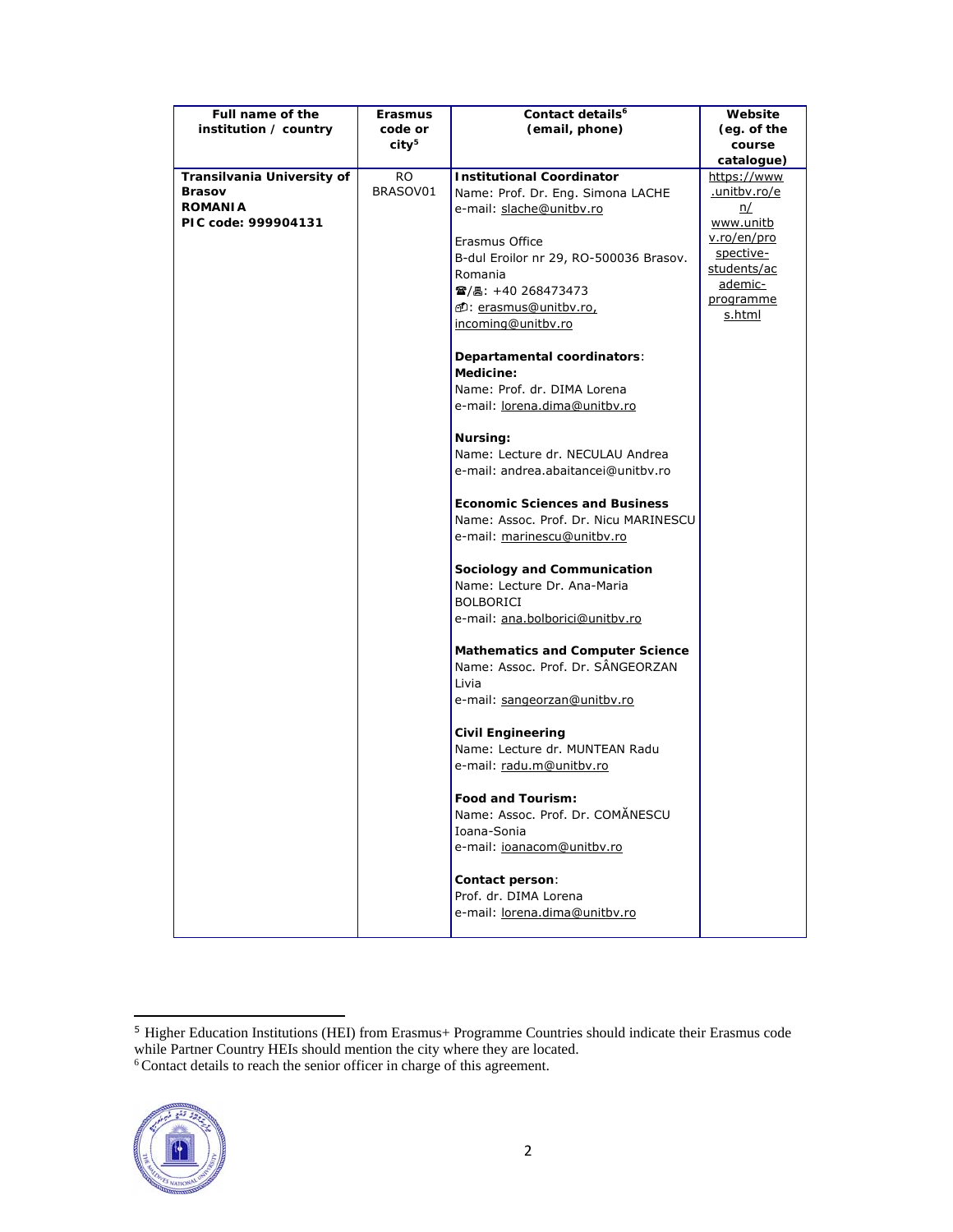| The Maldives National<br>University,<br>Republic of Maldives<br><b>PIC code:</b> | MALE | <b>Institutional Coordinator</b><br>Name: Dr Aishath Shehenaz Adam<br>e-mail: aishath.shehenaz@mnu.edu.mv<br>■/晶: +960 33 445 119<br><b>D</b> : secretariat@mnu.edu.mv | https://www.<br>mnu.edu.mv/ |
|----------------------------------------------------------------------------------|------|------------------------------------------------------------------------------------------------------------------------------------------------------------------------|-----------------------------|
|----------------------------------------------------------------------------------|------|------------------------------------------------------------------------------------------------------------------------------------------------------------------------|-----------------------------|

### **B. Mobility numbers**<sup>7</sup>  **per academic year**

*[Paragraph to be added, if the agreement is signed for more than one academic year: The partners commit to amend the table below in case of changes in the mobility data by no later than the end of January in the preceding academic year.]*

| <b>FROM</b><br>[Erasmus                                                                                                   | <b>TO</b><br>Subject<br>Subject area<br>[Erasmu<br>area<br>name |                                       | <b>Study</b><br>cycle                            | Number of student mobility<br>periods                    |                                                                                                                                          |                                                |
|---------------------------------------------------------------------------------------------------------------------------|-----------------------------------------------------------------|---------------------------------------|--------------------------------------------------|----------------------------------------------------------|------------------------------------------------------------------------------------------------------------------------------------------|------------------------------------------------|
| code or<br>s code<br>city of the<br>or city of<br>sending<br>the<br>institution<br>receivin<br>ı<br>g<br>instituti<br>on] |                                                                 | code<br>$\star$<br><b>[ISCED</b><br>1 | $\star$                                          | [short<br>cycle,<br>$1^{st}$ , $2^{nd}$<br>or $3^{rd}$ ] | Student<br>Mobility for<br><b>Studies</b><br><b>Itotal number</b><br>of months of<br>the study<br>periods or<br>average<br>$duration*$ ] | <b>Student</b><br>Mobility for<br>Traineeships |
|                                                                                                                           |                                                                 | 091                                   | Health                                           |                                                          |                                                                                                                                          |                                                |
|                                                                                                                           |                                                                 | 031                                   | Social and<br>behavioural<br>sciences            |                                                          |                                                                                                                                          |                                                |
|                                                                                                                           | MALE                                                            | 041                                   | Business and<br>administration                   |                                                          | $6 \times 5$ months                                                                                                                      | $2 \times 3$ months                            |
| <b>RO</b><br>BRASOV01                                                                                                     |                                                                 | 0732                                  | Building and civil<br>engineering                | $1^{st}$ , $2^{nd}$ ,<br>3 <sup>rd</sup>                 |                                                                                                                                          |                                                |
|                                                                                                                           |                                                                 | 061                                   | Information and<br>Communication<br>Technologies |                                                          |                                                                                                                                          |                                                |
|                                                                                                                           |                                                                 | 1015                                  | Travel, tourism<br>and leisure                   |                                                          |                                                                                                                                          |                                                |
|                                                                                                                           |                                                                 | 0721                                  | Food processing                                  |                                                          |                                                                                                                                          |                                                |
|                                                                                                                           |                                                                 | 091                                   | Health                                           |                                                          |                                                                                                                                          |                                                |
|                                                                                                                           |                                                                 | 031                                   | Social and<br>behavioural<br>sciences            |                                                          |                                                                                                                                          |                                                |
|                                                                                                                           |                                                                 | 041                                   | Business and<br>administration                   |                                                          |                                                                                                                                          |                                                |
| MALE                                                                                                                      | RO.<br>BRASOV0<br>1                                             | 0732                                  | Building and civil<br>engineering                | $1^{st}$ , $2^{nd}$ ,<br>3 <sup>rd</sup>                 | $6 \times 5$ months                                                                                                                      | $2 \times 3$ months                            |
|                                                                                                                           |                                                                 | 061                                   | Information and<br>Communication<br>Technologies |                                                          |                                                                                                                                          |                                                |
|                                                                                                                           |                                                                 | 1015                                  | Travel, tourism<br>and leisure                   |                                                          |                                                                                                                                          |                                                |
|                                                                                                                           |                                                                 | 0721                                  | Food processing                                  |                                                          |                                                                                                                                          |                                                |

7 Mobility numbers can be given per sending/receiving institutions *and per education field (optional\*: http://www.uis.unesco.org/Education/Pages/international-standard-classification-of-education.aspx)* 

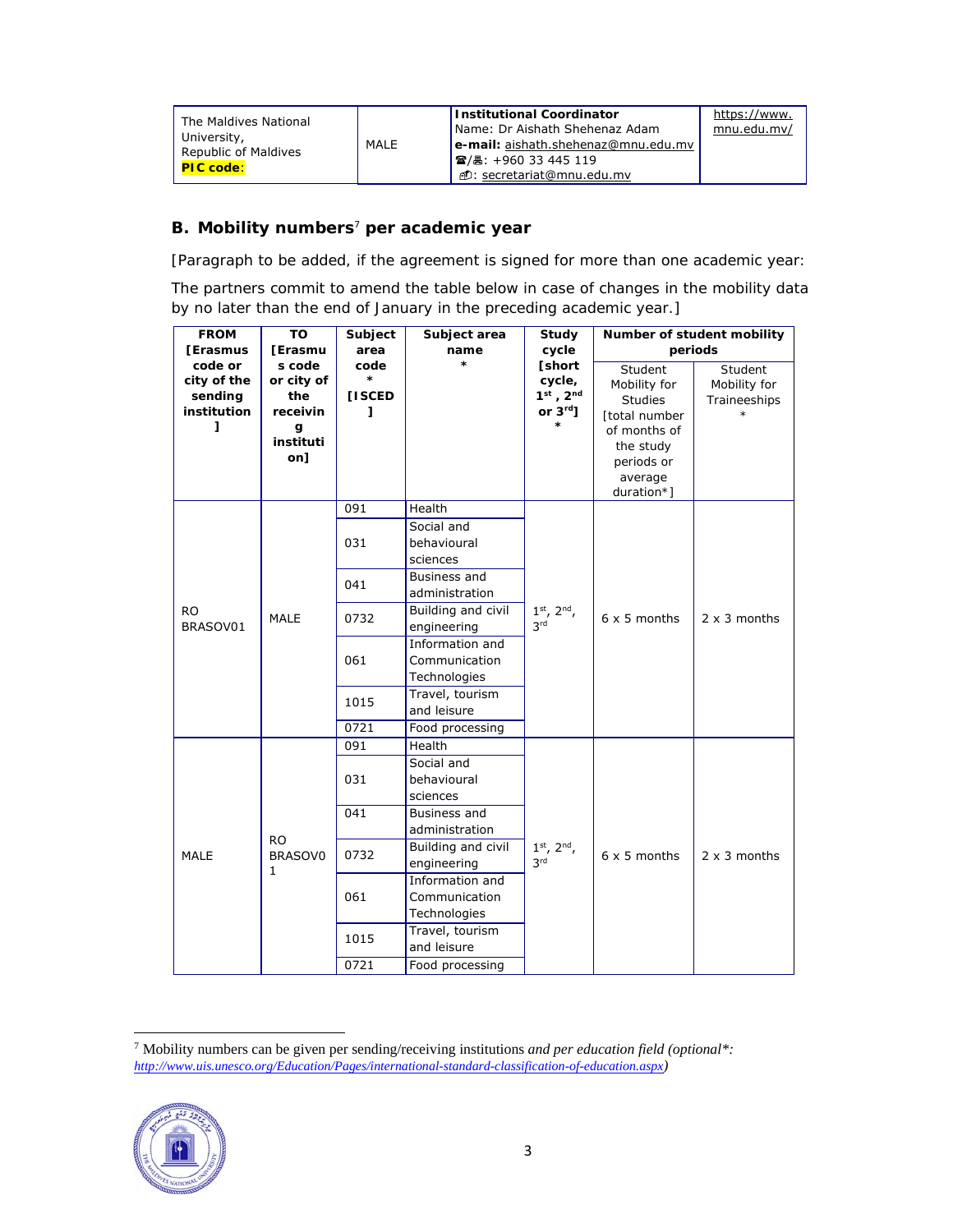| <b>FROM</b>                                      | <b>TO</b>                                               | Subject                       | Subject area                                     | Number of staff mobility periods                                                                         |                                       |
|--------------------------------------------------|---------------------------------------------------------|-------------------------------|--------------------------------------------------|----------------------------------------------------------------------------------------------------------|---------------------------------------|
| <b>Frasmus</b>                                   | <b>[Erasmus</b>                                         | area                          | name                                             |                                                                                                          |                                       |
| code or<br>city of the<br>sending<br>institution | code or<br>city of the<br>receiving<br>institution<br>ı | code<br>$\star$<br>$[$ ISCED] | $\star$                                          | Staff Mobility for<br>Teaching<br>[total number of days<br>of teaching periods or<br>average duration *] | <b>Staff Mobility</b><br>for Training |
|                                                  |                                                         | 091                           | Health                                           |                                                                                                          |                                       |
|                                                  |                                                         | 031                           | Social and<br>behavioural sciences               |                                                                                                          |                                       |
|                                                  | MALE                                                    | 041                           | Business and<br>administration                   |                                                                                                          |                                       |
| <b>RO</b><br>BRASOV01                            |                                                         | 0732                          | Building and civil<br>engineering                | $6 \times 5$ days                                                                                        | $6 \times 5$ days                     |
|                                                  |                                                         | 061                           | Information and<br>Communication<br>Technologies |                                                                                                          |                                       |
|                                                  |                                                         | 1015                          | Travel, tourism and<br>leisure                   |                                                                                                          |                                       |
|                                                  |                                                         | 0721                          | Food processing                                  |                                                                                                          |                                       |
|                                                  |                                                         | 091                           | Health                                           |                                                                                                          |                                       |
|                                                  | <b>RO</b><br>BRASOV01                                   | 031                           | Social and<br>behavioural sciences               |                                                                                                          |                                       |
|                                                  |                                                         | 041                           | Business and<br>administration                   |                                                                                                          |                                       |
| MALE                                             |                                                         | 0732                          | Building and civil<br>engineering                | $6 \times 5$ days                                                                                        | $6 \times 5$ days                     |
|                                                  |                                                         | 061                           | Information and<br>Communication<br>Technologies |                                                                                                          |                                       |
|                                                  |                                                         | 1015                          | Travel, tourism and<br>leisure                   |                                                                                                          |                                       |
|                                                  |                                                         | 0721                          | Food processing                                  |                                                                                                          |                                       |

*[\*Optional: subject area code & name and study cycle are optional.]* 

### **C. Recommended language skills**

The sending institution, following agreement with the receiving institution, is responsible for providing support to its nominated candidates so that they can have the recommended language skills at the start of the study or teaching period:

| Receiving   | Languag | Languag | Recommended language of        |
|-------------|---------|---------|--------------------------------|
| institution |         | е       | instruction level <sup>8</sup> |

<sup>&</sup>lt;sup>8</sup> For an easier and consistent understanding of language requirements, use of the Common European Framework of Reference for Languages (CEFR) is recommended, see http://europass.cedefop.europa.eu/en/resources/european-language-levels-cefr

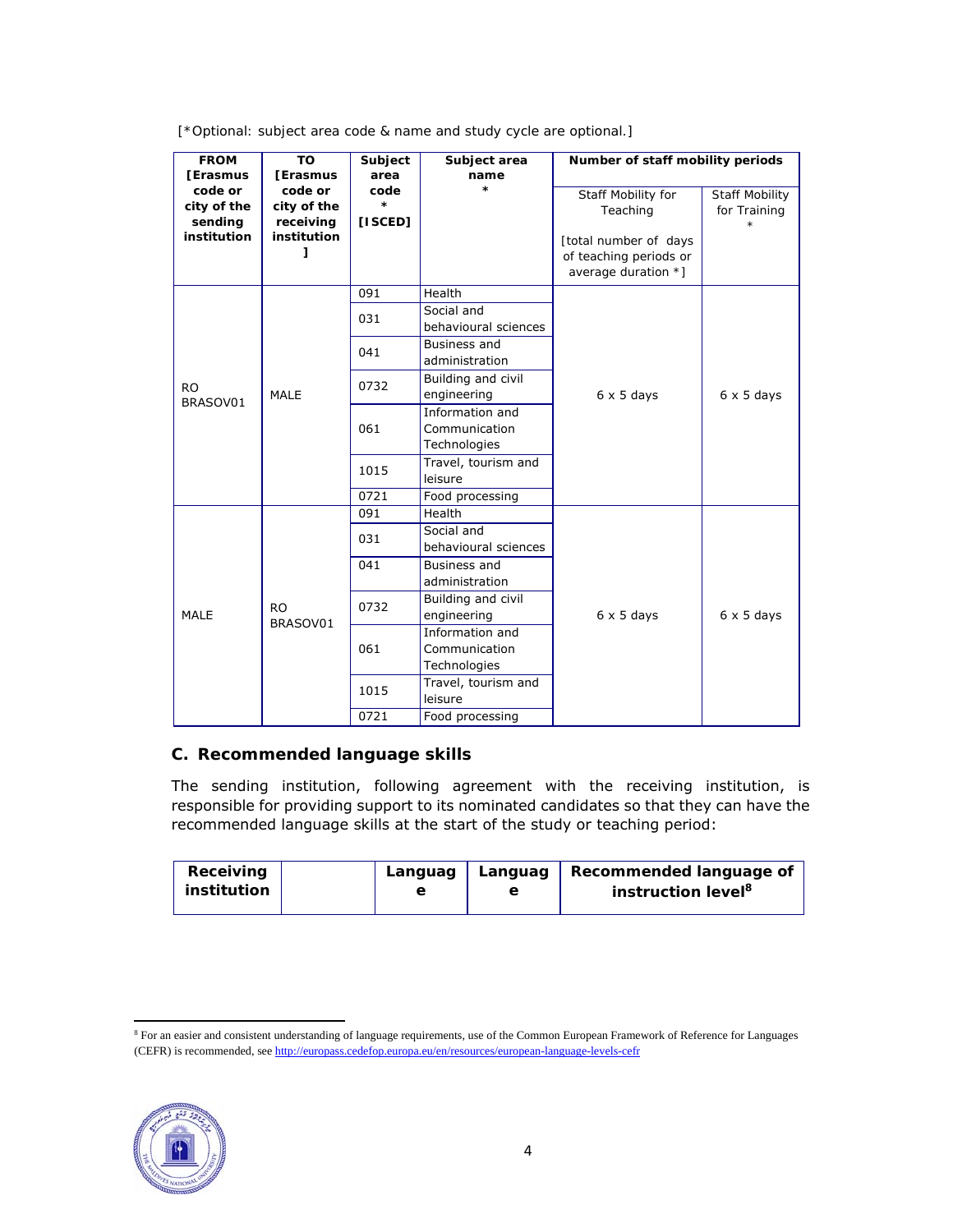| <b>[Erasmus</b><br>code or city] | Optional:<br><b>Subject</b><br>area | Ωf<br>instruc-<br>tion 1 | Οf<br>instruc-<br>tion 2 | Student<br>Mobility for<br><b>Studies</b> | Staff<br>Mobility for<br>Teaching       |
|----------------------------------|-------------------------------------|--------------------------|--------------------------|-------------------------------------------|-----------------------------------------|
|                                  |                                     |                          |                          | [Minimum<br>recommended<br>level: B1      | [Minimum<br>recommended<br>level: B2    |
| RO BRASOV01                      |                                     | Romanian                 | English*                 | B1 - Romanian or<br>English $*$           | B <sub>2</sub> - Romanian<br>or English |
| MALE                             |                                     | English                  | Dhivehi                  | B1 - English                              | B <sub>2</sub> - English                |

\* Only for the study programmes taught in English. However, students may receive support in English (bibliography and evaluation).

For more details on the language of instruction recommendations, see the course catalogue of each institution *[Links provided on the first page].* 

## **D. Respect of fundamental principles and other mobility requirements**

The higher education institution(s) located in a **Programme Country** of Erasmus+ must respect the Erasmus Charter for Higher Education of which it must be a holder. The charter can be found here: https://eacea.ec.europa.eu/erasmusplus/actions/erasmus-charter\_en

The higher education institution(s) located in a **Partner Country** of Erasmus+ must respect the following set of principles and requirements:

The higher education institution agrees to:

- Respect in full the principles of non-discrimination and to promote and ensure equal access and opportunities to mobile participants from all backgrounds, in particular disadvantaged or vulnerable groups.
- Apply a selection process that is fair, transparent and documented, ensuring equal opportunities to participants eligible for mobility.
- Ensure recognition for satisfactorily completed activities of study mobility and, where possible, traineeships of its mobile students.
- Charge no fees, in the case of credit mobility, to incoming students for tuition, registration, examinations or access to laboratory and library facilities. Nevertheless, they may be charged small fees on the same basis as local students for costs such as insurance, student unions and the use of miscellaneous material.

The higher education institution located in a **Partner Country** of Erasmus+ further undertakes to:

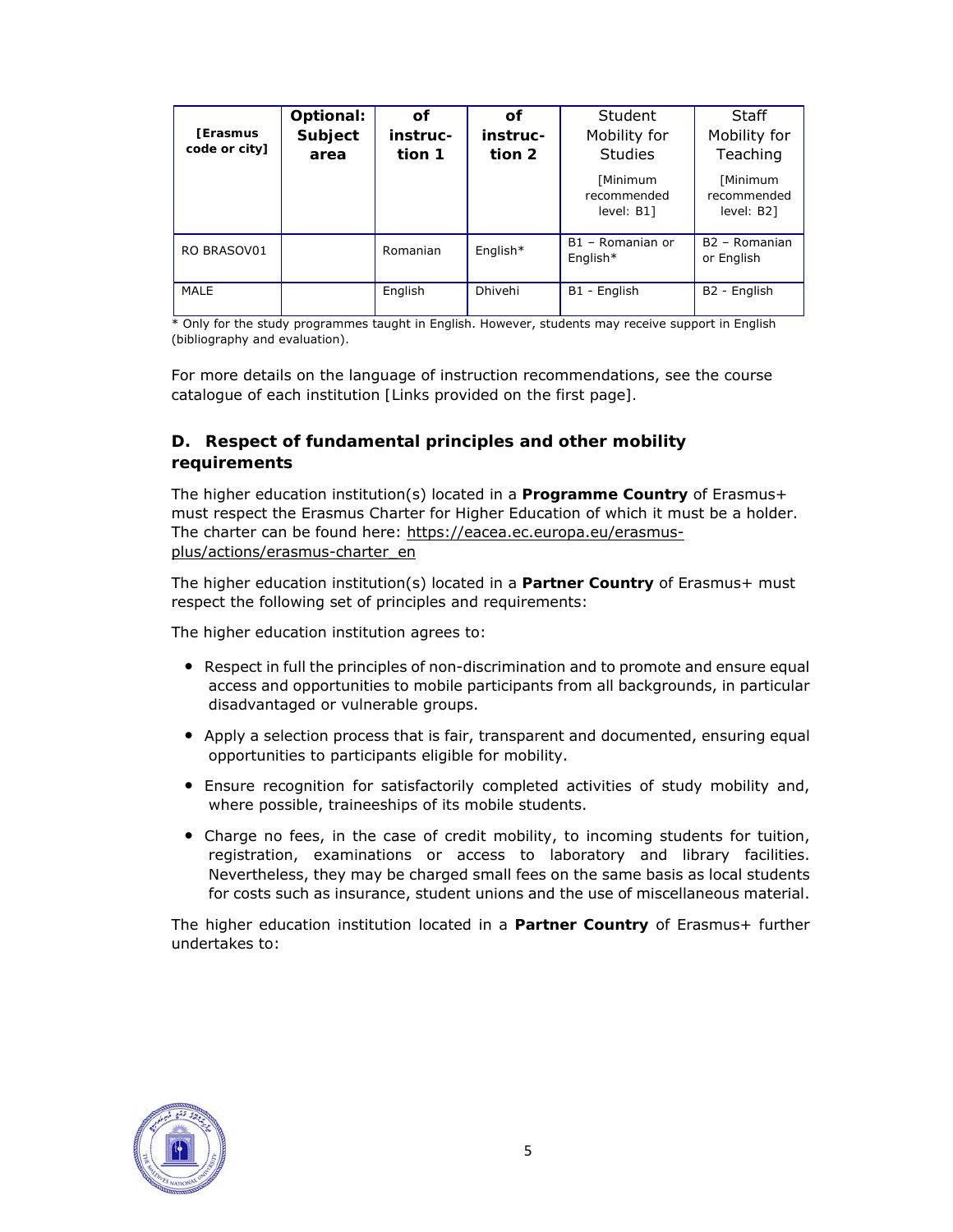### **Before mobility**

- Provide information on courses (content, level, scope, language) well in advance of the mobility periods, so as to be transparent to all parties and allow mobile students to make well-informed choices about the courses they will follow.
- Ensure that outbound mobile participants are well prepared for the mobility, including having attained the necessary level of linguistic proficiency.
- Ensure that student and staff mobility for education or training purposes is based on a learning agreement for students and a mobility agreement for staff validated in advance between the sending and receiving institutions or enterprises and the mobile participants.
- Provide assistance related to obtaining visas, when required, for incoming and outbound mobile participants. Costs for visas can be covered with the mobility grants. See the information / visa section for contact details.
- Provide assistance related to obtaining insurance, when required, for incoming and outbound mobile participants. The institution from the Partner Country should inform mobile participants of cases in which insurance cover is not automatically provided. Costs for insurance can be covered with the organisational support grants. See the information / insurance section for contact details.
- Provide guidance to incoming mobile participants in finding accommodation. See the information / housing section for contact details.

### **During and after mobility**

- Ensure equal academic treatment and services for home students and staff and incoming mobile participants and integrate incoming mobile participants into the institution's everyday life, and have in place appropriate mentoring and support arrangements for mobile participants as well as appropriate linguistic support to incoming mobile participants.
- Accept all activities indicated in the learning agreement as counting towards the degree, provided these have been satisfactorily completed by the mobile student.
- Provide, free-of-charge, incoming mobile students and their sending institutions with transcripts in English or in the language of the sending institution containing a full, accurate and timely record of their achievements at the end of their mobility period.
- Support the reintegration of mobile participants and give them the opportunity, upon return, to build on their experiences for the benefit of the Institution and their peers**.**
- Ensure that staff are given recognition for their teaching and training activities undertaken during the mobility period, based on a mobility agreement**.**

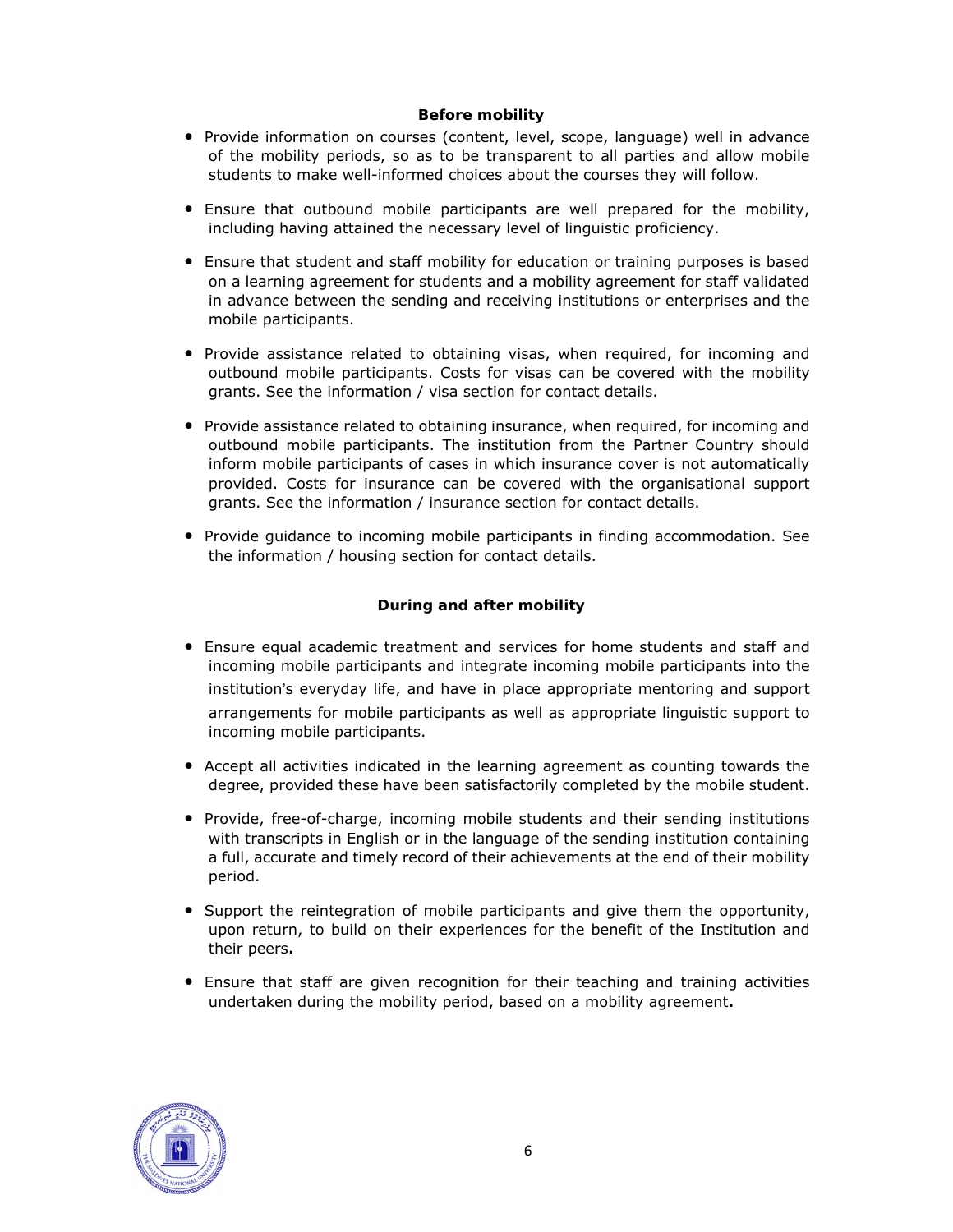## **E. Additional requirements**

 *[To be completed if necessary. Other requirements may be added on academic or organisational aspects, e.g. the selection criteria for students and staff; measures for*  preparing, receiving and integrating mobile students and/or staff including cultural *preparation before mobility; the recognition tools used]* 

*[Please specify whether the institutions have the infrastructure to welcome students and staff with disabilities.]* 

### **RO BRASOV01:**

Selection/preparation/integration of incoming students and staff will be carried out in accordance with the principles of the Erasmus University Charter. Additional information is provided at https://www.unitbv.ro/en/

Partner Universities will send a detailed nomination list with the beneficiaries of the Erasmus mobility, by e-mail, to incoming@unitbv.ro, together with the required documents. The required documents will be sent by e-mail (pdf format) and the originals by post to the Erasmus Office address.

We could specify in due time, upon request, if special needs of students and staff with disabilities can be fulfilled.

### **MALE':**

Selection/preparation/integration of incoming students and staff will be carried out in accordance with the policies of the Maldives National University (MNU). Additional information is provided at https://www.mnu.edu.mv

## **F. Calendar**

1. Applications/information on nominated students must reach the receiving institution by:

| <b>Receiving institution</b> | Autumn term <sup>*</sup> | Spring term <sup>*</sup> |
|------------------------------|--------------------------|--------------------------|
| [Erasmus code or city]       | [month]                  | [month]                  |
| RO BRASOV01                  | 15, July                 | 15, January              |
| MALE                         | 12, July                 | 9, February              |

*[\* to be adapted in case of a trimester system]* 

2. The receiving institution will send its decision within [x] weeks.

**RO BRASOV01** will send to the partner institution its decision within maximum 4 weeks from the reception of the required documents, according to the information provided at https://www.unitbv.ro/en/erasmus‐students/incoming‐students.html

**MALE':** The receiving institution will send its decision within 3 weeks

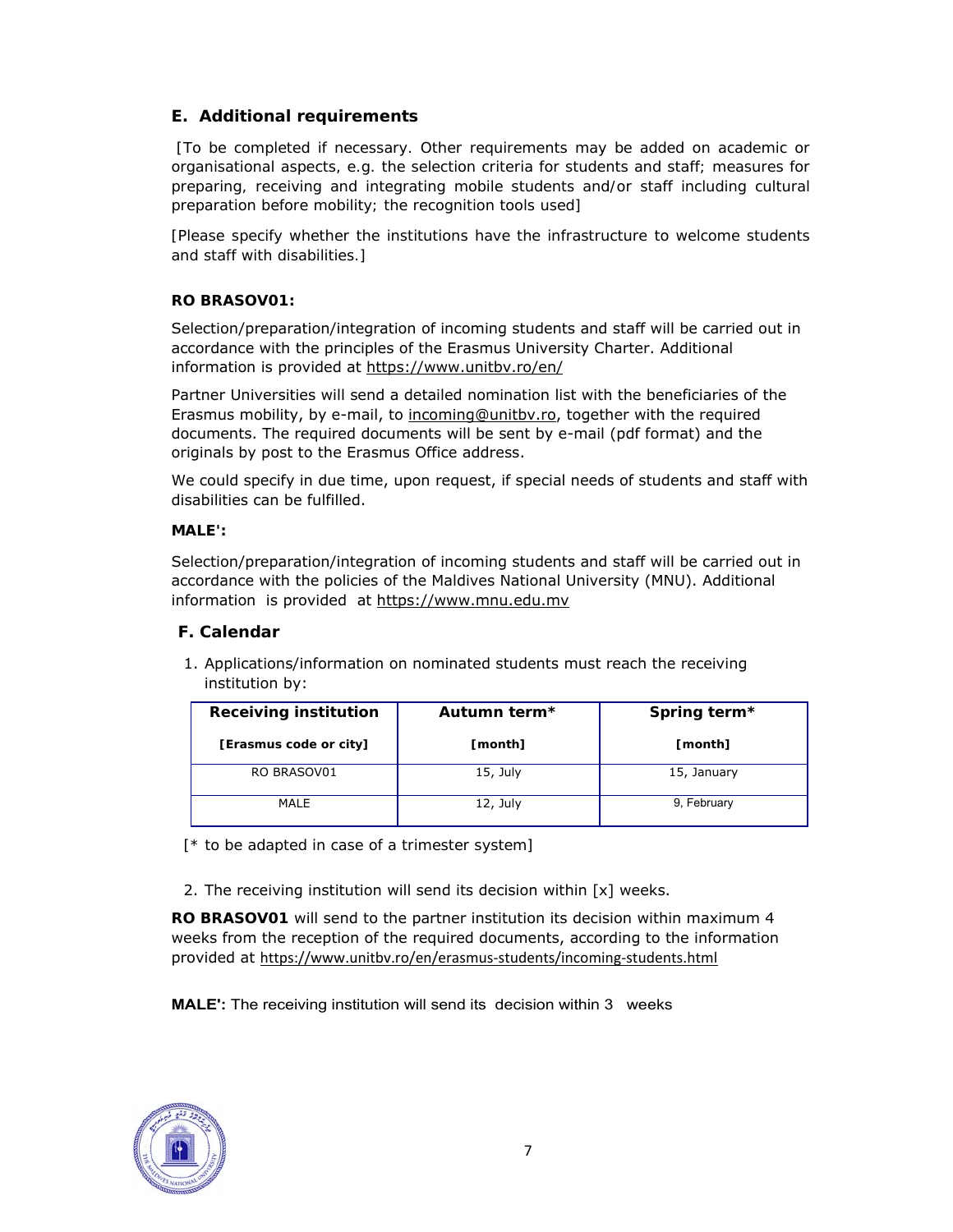3. A Transcript of Records will be issued by the receiving institution no later than [xx] weeks after the assessment period has finished at the receiving HEI. *[It should normally not exceed five weeks according to the Erasmus Charter for Higher Education guidelines]* 

**RO BRASOV01**: Transcript of Records will be issued by RO BRASOV01 no later than 4 weeks after the assessment period has finished, and sent by post to home institution.

**MALE':** Transcript of Records will be issued by receiving institution no later than 5 weeks after the assessment period has finished, and sent by post to home institution.

4. Termination of the agreement

*In the event of unilateral termination, a notice of at least one academic year should be given. This means that a unilateral decision to discontinue the exchanges notified to the other party by 1 September 20XX will only take effect as of 1 September 20XX+1. Neither the European Commission nor the National Agencies can be held responsible in case of a conflict.* 

# **G. Information**

# **1. Grading systems of the institutions**

*[It is recommended that receiving institutions provide the statistical distribution of grades according to the descriptions in the ECTS users' guide9. A link to a webpage can be enough. The table will facilitate the interpretation of each grade awarded to students and will facilitate the credit transfer by the sending institution.]* 

# **RO BRASOV01**

 $(1 \text{ credit} = 25 \text{ hours total work})$ 

| 1 full academic year | $= 60$ credits |
|----------------------|----------------|
| 1 semester           | $=$ 30 credits |

 $3$  months  $= 20$  credits

Grading distribution will be provided by student's Transcript of Records.

| ROMANIAN grading system | ECTS grade         |
|-------------------------|--------------------|
| $10$ = Excellent        | $A = Excellent$    |
| $9 = V$ ery good        | $B = Very good$    |
| From $7$ to $8 = Good$  | $C = Good$         |
| $6 =$ Satisfactory      | $D = Satisfactory$ |
| $5 = Sufficient$        | $E = Sufficient$   |
| From 1 to $4 =$ Fail    | $F = Fail$         |

<sup>9</sup> http://ec.europa.eu/education/tools/docs/ects-guide\_en.pdf

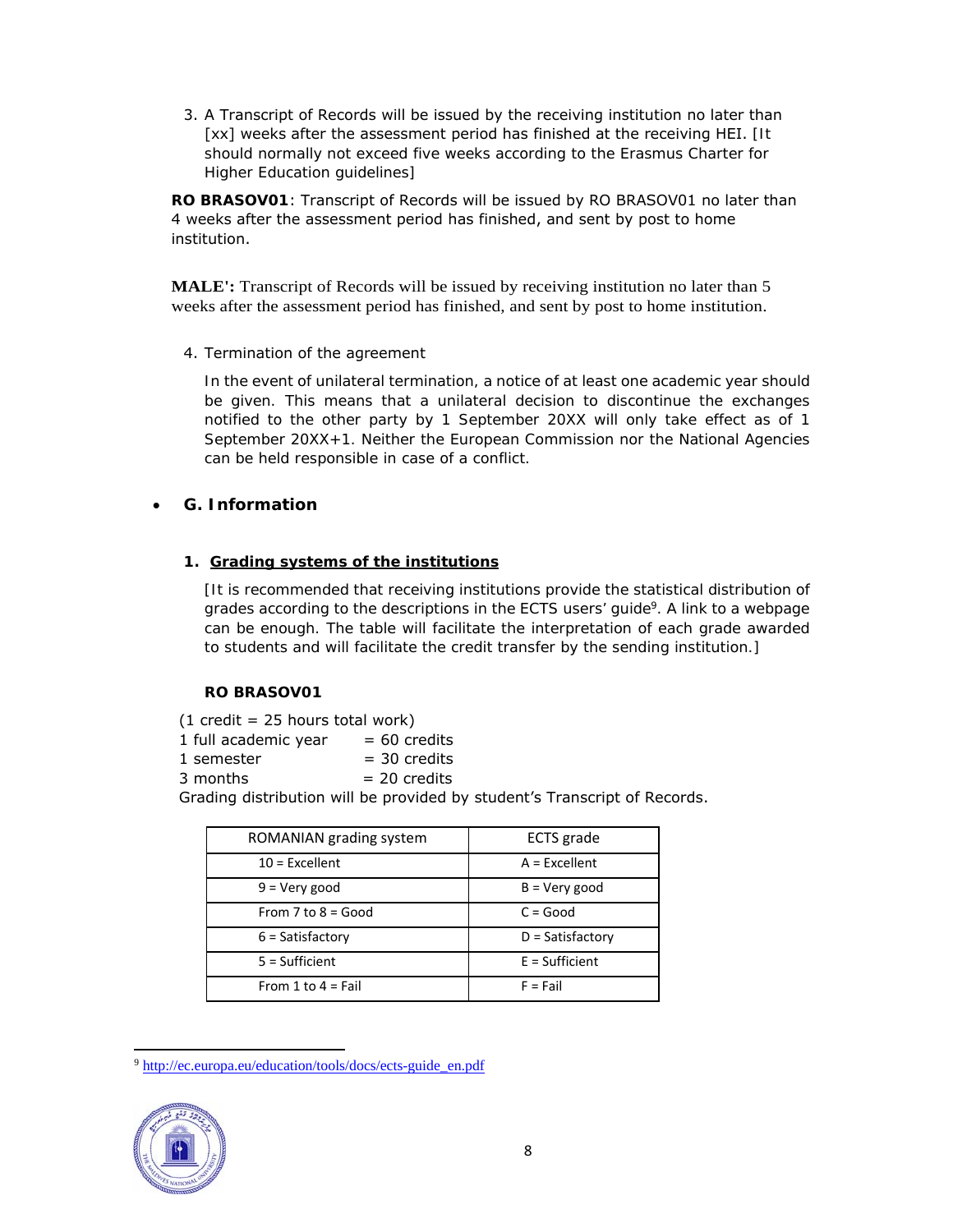### **MALE':**

| Level of<br><b>Achievement</b> | Equivalent<br><b>Marks</b><br><b>Range</b> | Grade<br>point | <b>Meaning</b>                                                                                                                                             |
|--------------------------------|--------------------------------------------|----------------|------------------------------------------------------------------------------------------------------------------------------------------------------------|
| HD                             | $85-100$                                   | 4              | High Distinction: Denotes work of outstanding<br>quality. This grade may be awarded to recognize<br>particul ar origina lity or creativity in performance. |
| DN                             | 75-84                                      | 3              | Distinction: Denotes work of predominantly<br>excellent quality, demonstrating a sound grasp of<br>content together with efficient organization,           |
| CR.                            | 65-74                                      | 2              | Credit: Denotes a clear pass and satisfactory<br>achievement of unit objectives.                                                                           |
| PP                             | 50-64                                      | 1              | Pass: Denotes a clear pass.                                                                                                                                |
| FC                             | 45-49                                      | $\Omega$       | Fail Conditional: Denotes a student has failed to<br>achieve sufficient knowledge of learning, but after<br>further study and tuition may be reassessed.   |
| FF                             | $0 - 44$                                   | $\Omega$       | Denotes that the candidate has failed to complete<br>the unit satisfactorily                                                                               |

https://imnu.edu.mv/wp-content/uploads/2016/10/ASSESSMENT-PQICY NEW.pdf

## **2. Visa**

The sending and receiving institutions will provide assistance, when required, in securing visas for incoming and outbound mobile participants, according to the requirements of the Erasmus Charter for Higher Education.

Information and assistance can be provided by the following contact points and information sources:

| <b>Institution</b><br><b>[Erasmus</b><br>code or city] | <b>Contact details</b><br>(email, phone)                                        | Website for information                                              |
|--------------------------------------------------------|---------------------------------------------------------------------------------|----------------------------------------------------------------------|
| <b>RO BRASOV01</b>                                     | incoming@unitby.ro<br>phone: +40 268 473 473                                    | https://www.unitbv.ro/en/erasmus-<br>students/incoming-students.html |
| MAI F                                                  | <b>MNU</b><br><b>SECRETARIAT</b><br>secretariat@m_nu.edu.mv<br>$+960$ 33 45 125 | htt i;is:// www.mnu.edu.mvL                                          |

# **3. Insurance**

The sending and receiving institutions will provide assistance in obtaining insurance for incoming and outbound mobile participants, according to the requirements of the Erasmus Charter for Higher Education.

The receiving institution will inform mobile participants of cases in which insurance cover is not automatically provided. Information and assistance can be provided by the following contact points and information sources:

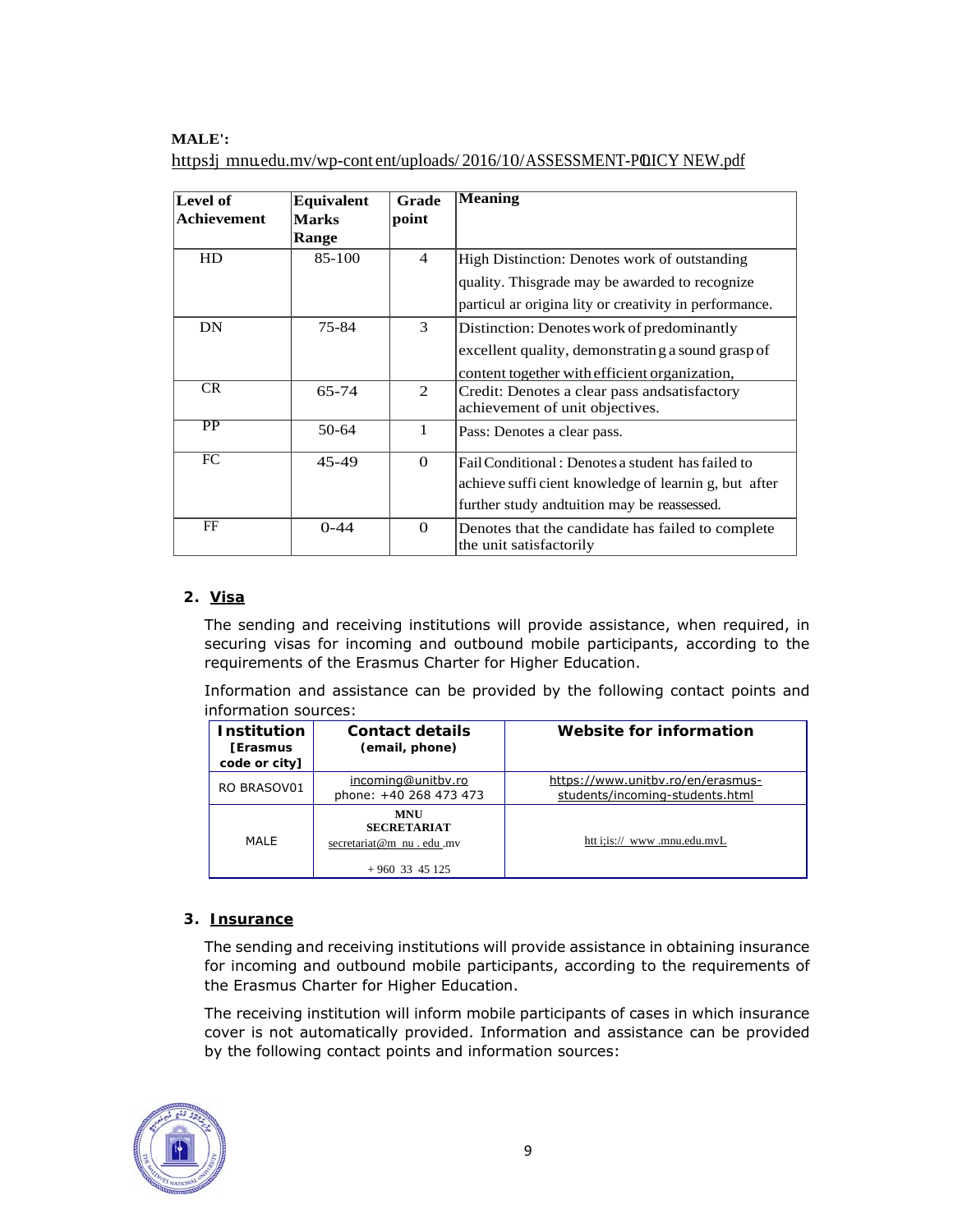| <b>Institution</b><br><b>[Erasmus</b><br>code or city] | <b>Contact details</b><br>(email, phone)                                 | Website for information                                              |
|--------------------------------------------------------|--------------------------------------------------------------------------|----------------------------------------------------------------------|
| RO BRASOV01                                            | incoming@unitby.ro<br>phone: +40 268 473 473                             | https://www.unitbv.ro/en/erasmus-<br>students/incoming-students.html |
| MAI F                                                  | <b>MNU SECRETARIAT</b><br>$secretariat@m$ nu.edu.m v<br>$+960$ 33 45 125 | htt i:is:// www.m nu.edu.m $v/$                                      |

#### **4. Housing**

The receiving institution will guide incoming mobile participants in finding accommodation, according to the requirements of the Erasmus Charter for Higher Education.

Information and assistance can be provided by the following persons and information sources:

| <b>Institution</b><br><b>[Erasmus</b><br>code or city] | <b>Contact details</b><br>(email, phone)                                 | Website for information                                              |
|--------------------------------------------------------|--------------------------------------------------------------------------|----------------------------------------------------------------------|
| RO BRASOV01                                            | incoming@unitbv.ro<br>phone: +40 268 473 473                             | https://www.unitbv.ro/en/erasmus-<br>students/incoming-students.html |
| <b>MAIF</b>                                            | <b>MNU SECRETARIAT</b><br>secretariat@mnu.<br>edu.mv<br>$+960$ 33 45 125 | htt gs: U www.mnu.edu.mvl                                            |

#### **G. SIGNATURES OF THE INSTITUTIONS (legal representatives)**

| <b>Institution</b><br><b>[Erasmus code</b><br>or name and<br>city] | Name, function                                | Date | Signature <sup>10</sup> |
|--------------------------------------------------------------------|-----------------------------------------------|------|-------------------------|
| RO BRASOV01                                                        | Prof. Dr. Eng. Ioan Vasile<br>ABRUDAN, Rector |      |                         |
| The Maldives<br>National<br>University, MALE                       | Dr. Mohamed SHAREEF,<br>Vice-Chancellor       |      |                         |

Scanned copies of signatures or digital signatures may be accepted depending on the national  $1$ legislation

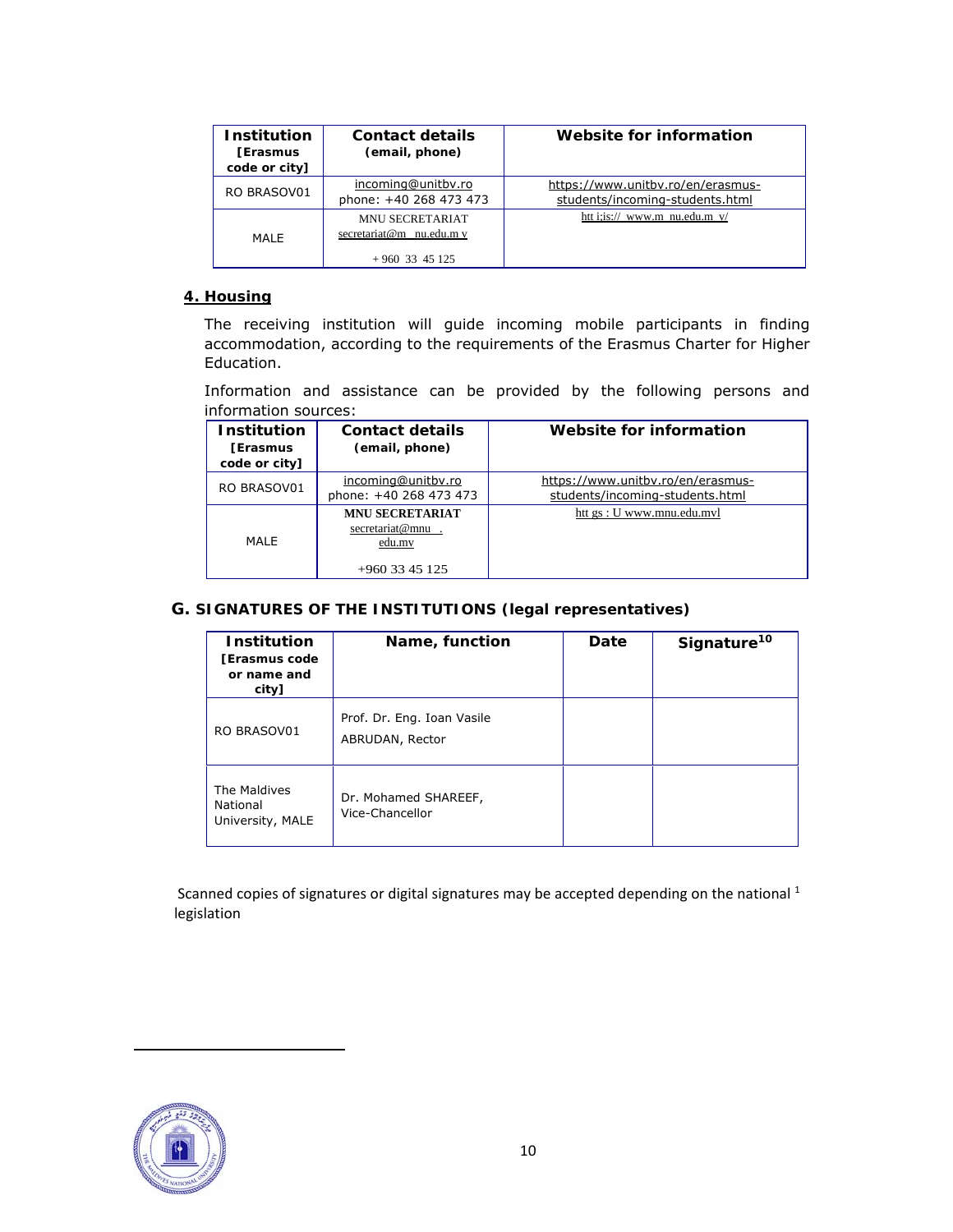

 $278$  رَّحْسُنُ مِنْ  $\frac{2}{3}$  وَسَرَعَ ۖ 2020 | حَرْثَتَ: 278

<u></u>ﻣُﺮﻣِﺩﺣﻮ ﺩ ﻣﻴﺮﻣِ ﺩﺩﻩ ﺩﺀ ﻋﻴﻢ ﺩﺭﺭﮐَّ ﺗُﺮﻣِّ ﻭﺍﻟ2 ﻣُﺮَ ﺩﺭﺩﻩ ﺩﺭﺭﺩ ﺩﺩ ﺩﺩ ﺩ ﺩﻩ ﺩﻭ ﺩ ﺩﻩ ﺩﺩﻩ ﻣﻠﺪﺩ ﻫﺪﺍ ޓާމްތަކުގައި ކިޔެވުން ފުރިހަމަކޮށް ދަސްވެނިވުމަށް ހުށަހަޅާފައިވާ ދަރިވަރުންގެ 05 ވަނަ ލިސްޓް އަދ2019ި ވަނަ ދެވަނަ څونۍ په دوهر وېرترکټو رغوړوکړو کېرتروکړو کرېږولومړنو 10 کوټر پوسفو (څو ټرنگرګړ.03/2020) ގައިވާ ދަރިވަރުން ދަސްވެނިވުމަށް ހުއްދަދެވުނެވ.ެ

# ދިވެހިރާއްޖޭގެ ޤައުމީ ޔުނިވަރސި ޓީ 2019 وَمَرَ مَرَمَزَۃٌ وَمَرَحَدٌ غَمَدَدَوَ مَرَسَّوْمِرِوْ مَرِوَمَدَدْ وِسَنَّعْ (05)

#### އެމްއެންޔޫ ބިޒްނަސް ސްކޫ ލް

| مورمية شورنوم مار ديروره - المحر |  |  |
|----------------------------------|--|--|
|                                  |  |  |

ے مشروع مرکز میں استری

مؤثر دیویوں کے اس کے اس کے اس کے اس کے اس کے اس کے اس کے اس کے اس کے اس کے اس کے اس کے اس کے اس کے اس کے اس کے

| ىترىتر                                                  | ترىرى ئىر سرشرى ئىر | # |
|---------------------------------------------------------|---------------------|---|
| أأرجو المراكز والمحر للمراكب وتحر                       | 000065698           |   |
| וז גב גוזים גבוזיב<br>הפינתם כינגוד <sub>צ</sub> ינגודק | 000065308           |   |

## އެޑްވާންސްޑް ސެޓްފިކެޓް އިން ނަރސިންގ - ލ. ގަ ން

| ىترىتر                      | ترىرى ئە ئىر ئىركى ئىر | # |
|-----------------------------|------------------------|---|
| تؤوده وحميثة                | 000065080              |   |
| ر د ده ده د<br>ترجوده ترویخ | 000066857              |   |

### ﻣﻮﻣﻮﻣﻮ ﻣﻮ ﻋﻮ ﺭﮐﻮ ﻣﺮﻣﺮ ﻣﺮﻣﺮ ﻣﺮﻣﺮ ﻣﺮﻣﺮ ﻣﺮﻣﺮﻣﺮ

| . .<br>سرسر               | ترىرى ئىر ئىر ئىر |  |
|---------------------------|-------------------|--|
| コ シ シ ロコ<br>חכייק יציג זק |                   |  |

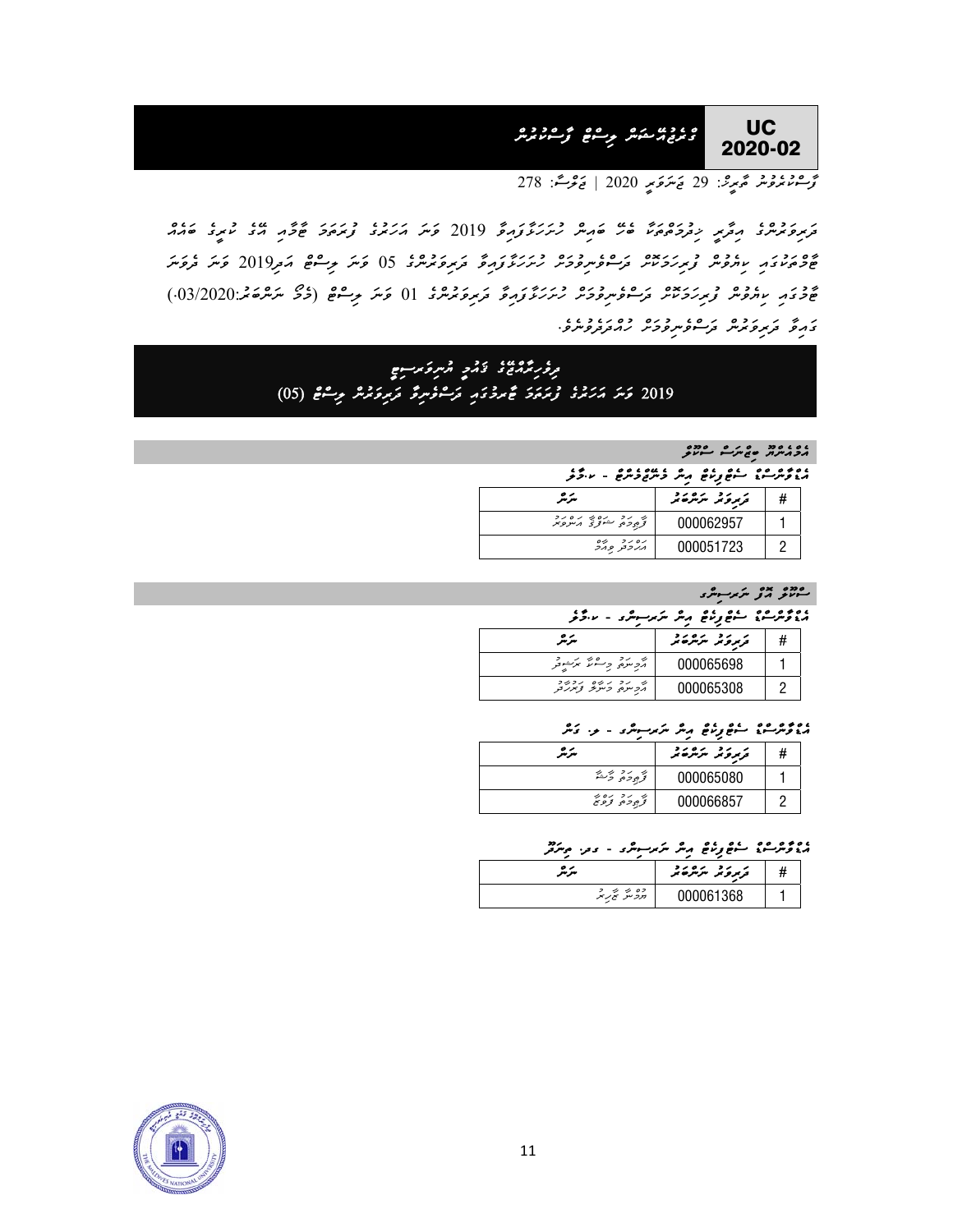# ِ شَرْحَ ِ ۖ رَبِّ ۖ وَرُمْرٌ ۖ شَرَعَ ۖ وَ عَلَيْهِ

ِ شُوْرِنُمْ 4 مِنْ رَرْنْدُ مِنْدُ شُوَءُ - ﴿ ذَرْ

| سرتر                    | ترىرى ئىر ئىر ئىر | # |
|-------------------------|-------------------|---|
| كربر منهم برود وكهرالله | 000066957         |   |
| במחכ שקנה               | 000064853         | 5 |
| برڪرمر عبر سڪر          | 000067438         | հ |

| ىئەتر                    | ترىرى تىر ئىرىگى ئىر | # | سرتر |                                    | ترىرى تىر ئىرىگى ئىر | # |
|--------------------------|----------------------|---|------|------------------------------------|----------------------|---|
| گەر مەدە بەرە بەدە بالله | 000066957            |   |      | ر دو دوره بر ده<br>زېږينې برگستنگر | 000066034            |   |
| シーション・ロン<br>כמחכ יינגח   | 000064853            | ь |      | أأرستكم بإسترس وأوبر               | 000064622            |   |
| بر سکور ملک ہے تر شر     | 000067438            | 6 |      | ロンジ コロンコ<br>כנגוש גבקכ             | 000064550            |   |

### ِ وَرَحَٰٓوۡ ِ مِٓٓوۡرُ ۚ مِسۡوَدۡدِہٗ سَمَوَہِ ۖ وَ

| مەم ئەرەبە يەم بۇ بۇ ئۇ ئۇي ئۇي - رىز بولۇپرى |                              |  |
|-----------------------------------------------|------------------------------|--|
|                                               | ,,,, ,, ,<br>تربروبر سرسرصتر |  |
| $0 \nless 1$ $0 \nless 0$<br>ノミメ フノメめハ        | <b>MMM62543</b>              |  |

# އެޑްވާންސްޑް ސެޓްފިކެޓް ފޯ އިމާމް އެންޑް ޚަތީބް - ސ.ހިތަ ދޫ

# އެޑްވާންސްޑް ސެޓްފިކެޓް އިން އަރަބިކް ލޭންގްވިޖް - ކ. މާ ލެ

| . .<br>سرسر | ترىرى ئە سەئىرى ئىر |  |
|-------------|---------------------|--|
| ູ້          | رىسە ئە<br>nnrn4    |  |

# دودوروو دورورو پر رشتوره دوند - سنزور

| ترىرى ئە ئىركى ئىر<br>. ه<br>سرسر |  |
|-----------------------------------|--|
| ション・ジ<br>برد سره بروی و           |  |

# ޑިޕްލޮމާ އިން އަރަބިކް ލޭންގްވިޖް - ކ. މާ ލެ

| . .<br>سرسر              | ترىرى ئە سەئىرى ئىر |  |
|--------------------------|---------------------|--|
| 2 / 222<br>الرقوا ستولجر | uxur                |  |

# ދިވެހިރާއްޖޭގެ ޤައުމީ ޔުނިވަރސި ޓީ 2020 ވަނަ އަހަރުގެ ދެވަނަ ޓާރމުގައި ދަސްވެނިވާ ދަރިވަރުން ލިސްޓް (01 )

# دورو در مربر مربور در این مربور استان کرد.<br>مسائلاتی مربور مربور مربور استان کرد.

#### دودوروه ودو پر ویرونو اور مرکز اور ۱۰ مارو

|  | سرتر                         | قرىرۇنمر ئىر ئىرى | $^{\#}$ |
|--|------------------------------|-------------------|---------|
|  | دردهر دقت                    | 000013478         |         |
|  | كرودة والمحافج والتسكر فمراض | 000033582         |         |
|  | ده ده ده و                   | 000022224         | ບ       |

# مؤورده دیم کامی استرالای از استرالای از استرالای استرالای استرالای استرالای استرالای استرالای استرالای استرالا

| سرسر               | مرمرو مرمر مذمر |  |
|--------------------|-----------------|--|
| ב זקרב<br>ره د و م |                 |  |

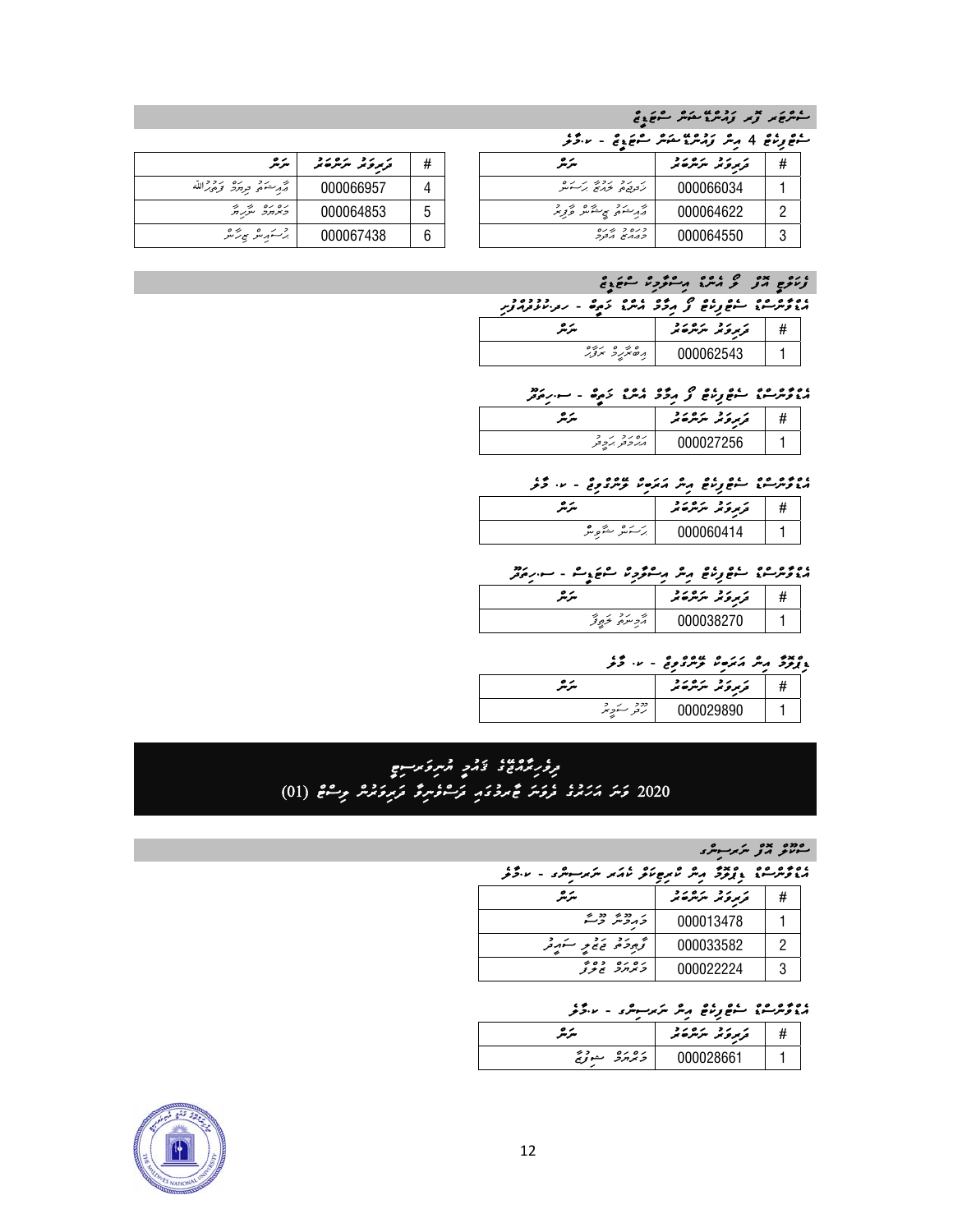

رَّحْسُورُ مِعْهُمِرِيْ: 29 يَهْرَمَبِي 2020 | يَرْحَمُّ: 278

رسرىَ سِروَسِ سِرَيْرِ وْجُرْمَوْهِ • مَرْحِمِيْرْ 26 رُوْمُروَسِ 2020 رسْر رُبِرِدْشْ رُسِرِوَسِرِ عَارَشْرِ و ת הכ בנבג בסננס נסנסכל גוסנסג ביניונסלים בב המונדד היות המבורד המונדד המונדד המונדד המונדד המונדד המונדד המונד<br>הניו בפנג בהבנסיק ההחייקיות בייקוסיג ביניוני ביניונסיקיק ביניון מינדבריק ומיקוד הו ކައުންސިލުން ނިންމުނެވ.ެ



 $278$ : رُسُونِدُ مُحْمِرَةَ: 29 جَسَرَوَ 2020 | جَوْسُةَ: 278

ޤައުމީ ޔުނިވަރސިޓީއާއި މިނިސްޓްރީ އޮފް އެންވަޔަރަންމަންޓާ ދެމެދު ވެވޭ ފަހުމުނާމާގައި ސޮއިކުރުމުގެ ހުއްދަދިނުމަށް ކައުންސިލްގެ މެމްބަރުންގެ އިއްތިފާޤުން ނިންމުނެވ.ެ

ޤައުމީ ޔުނިވަރސިޓީއާއި ބަންގްލަދޭޝްގެ ނޯތު ސައުތު ޔުނިވަރސިޓީއާ ދެމެދު ވެވޭ ފަހުމުނާމާގައި ސޮއިކުރުމުގެ ހުއްދަދިނުމަށް ކައުންސިލްގެ މެމްބަރުންގެ އިއްތިފާޤުން ނިންމުނެވ.ެ

دد دسرکوسوچگر مسرورکرد کسرو در دور دور در در دوره در مرکز مسرک ے סגבם גבם גובר גם גברים גבולי גם גבודו הבסגבות המקום בסינים בקרים.<br>התייש אניית ומקיית וקמארייט ובקרית באין יותר של ממיני יותר בקרים ממיני יותר הקיית וקיית באין.

ޤައުމީ ޔުނިވަރސިޓީއާއި މިނިސްޓްރި އޮފް ހެލްތްއާ ދެމެދު ވެވޭ ފަހުމުނާމާގެ ދަށުން ބޭނުން ކުރެވޭނީ މިނިސްޓްރީ އޮފް ހެލްތުގެ ކޮން ތަންތަނެއްގެ ޑޭޓާއެއްކަން އެނގޭނެ ލިސްޓެއް ފަހުމުނާމާގެ އެޕެންޑިކްސްގައި ހިމެނުމަށްފަހ،ު ފަހުމުނާމާގައި צ כככז כסי כים יכם ספים באיתוב ומסוכל ים יכולי ביות.<br>המיטומרים ממתקניותרית ממינו וארייקיות בריסומיותים וממסובליות ויקוותריות

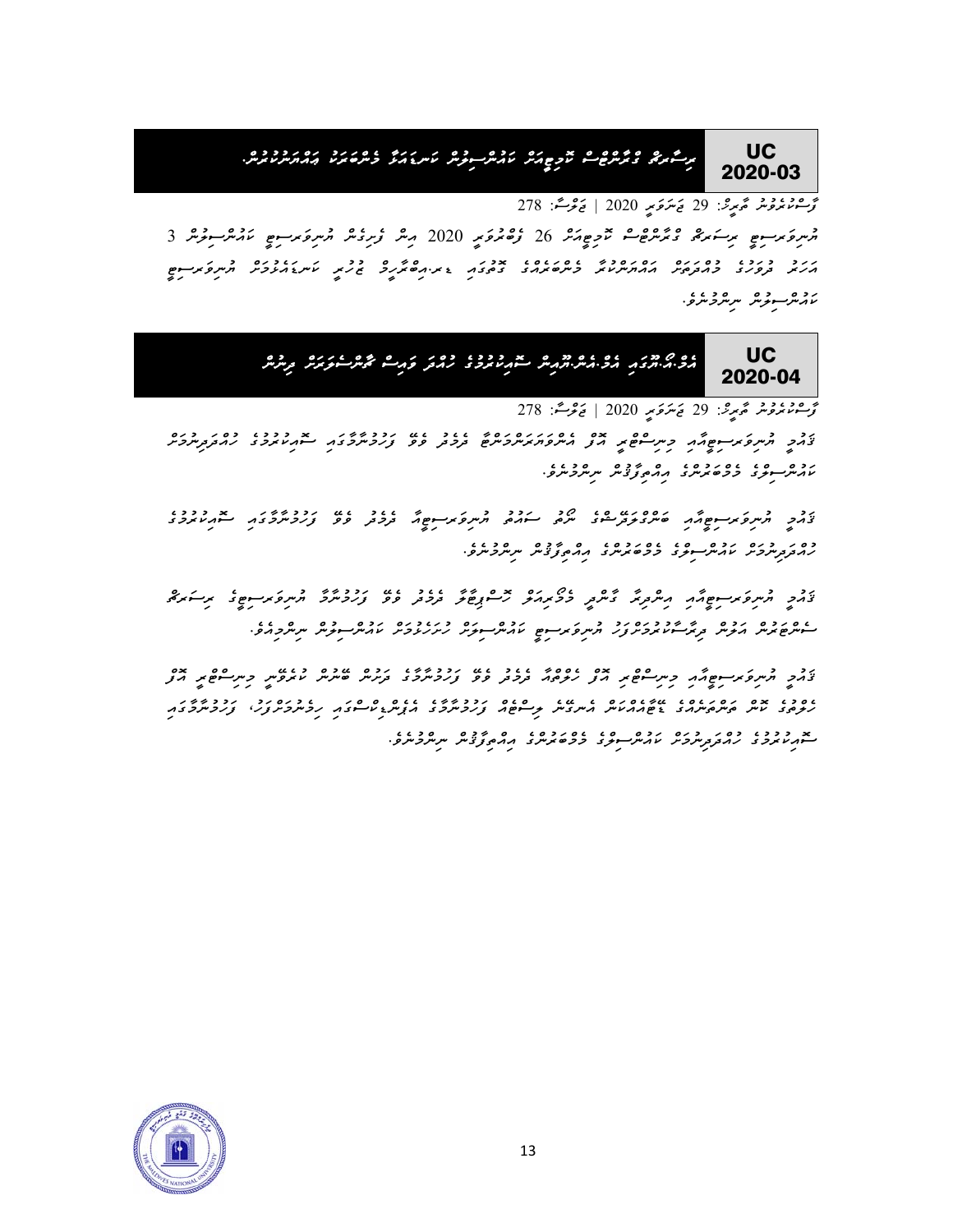



# **MEMORANDUM OF UNDERSTANDING**

بسسا الرغرانجيم

# **BETWEEN**

# **MINISTRY OF ENVIRONMENT**

# AND

# **THE MALDIVES NATIONAL UNIVERSITY**

## February 2020

This Memorandum of Understanding (hereafter referred to as the "MoU") is made on 24<sup>th</sup> January 2020, Thursday, by and between the Ministry of Environment (hereinafter referred to as "MoEnv") and the Maldives National University (hereinafter referred to as "MNU").

MoEnv and MNU shall be collectively referred to as the "Parties" and each individual shall be referred to as a "Party".

WHEREAS, MNU has access to use certain MoEnv-owned "Equipment" (as defined below) for MNUs' self-directed research ("Purpose"); and

WHEREAS, MoEnv is willing to permit MNU to access and use the Equipment for the Purpose collaboratively, subject to MNU's agreement to and compliance with the terms and conditions stated in this Agreement;

### **1. BACKGROUND**

Information on the level of atmospheric mercury is essential in order to make the necessary policy decisions, and to develop specific strategies for the reduction of anthropogenic emission of mercury which can protect the population from mercury exposure. Article 19 of the Minamata Convention also

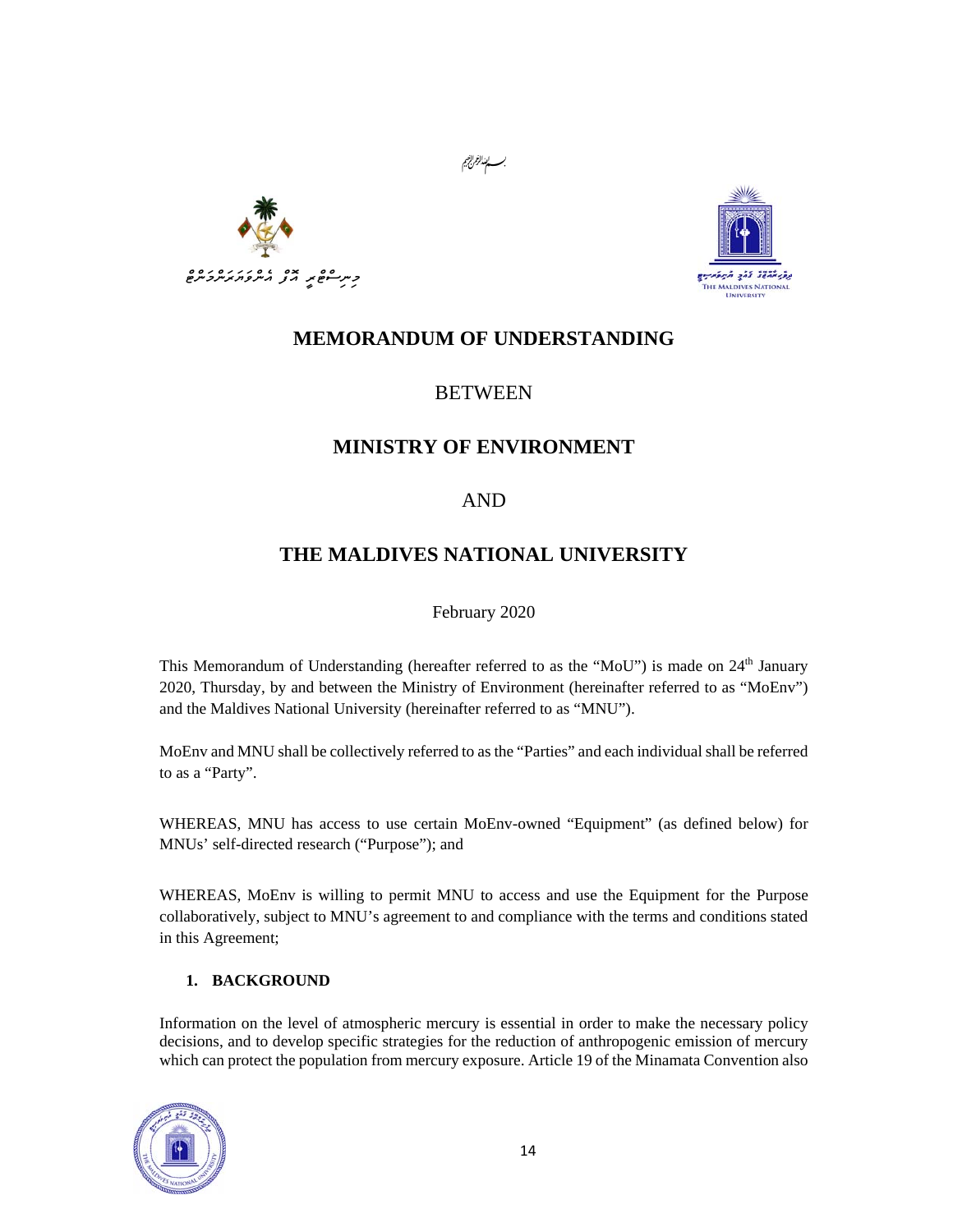calls on the countries to endeavor to cooperate with each other and to develop and improve the monitoring of levels of mercury and its compounds.

The gold amalgamation trap kit is the Equipment referred to in this MoU, and is also the official method of atmospheric mercury monitoring in Japan. This method is portable and inexpensive, and can be applied for the monitoring of local mercury usage and emission in the Maldives.

## **2. PURPOSE**

The Parties recognize the benefits to be derived from increased collaboration, cooperation and interaction for the further promotion and understanding of air quality monitoring data and analysis between government and academia.

The objective of this MoU is to advance academic sampling and research in atmospheric mercury emission levels in which the Parties desire to work together for their mutual benefit;

- To obtain the status/existence of mercury pollution, thereby contributing to the understanding of national situation and trends in atmospheric mercury emissions.
- To contribute to the implementation of mercury reduction policies to protect human health and the living environment.
- To build capacity in MNU and MoEnv with regards to data collection and analysis of atmospheric mercury monitoring.
- To enable research staff and/or students of MNU and staff of MoEnv to move freely between institutions while establishing and conducting collaborative research.

## **RESPONSIBILITIES OF MNU**

- Establish a student task force for monthly field work led by the Faculty of Engineering, Science and Technology (FEST) of MNU.
- Determine the location of monthly sampling.
- Collect and set up the toolkit for periodic (as defined below) monitoring.
- Obtain samples periodically.
- Collect data, keep records and share monthly reports with MoEnv.
- Deliver the samples and toolkit after every field monitoring.

### **RESPONSIBILITIES OF MoEnv**

- Provide assistance to MNU in setting up the toolkit for routine data collection.
- Pack and ship the samples and field work reports overseas for analysis.
- Share analysis results with MNU within 3 days of obtaining report of results from the overseas laboratory.
- Bear any costs for damages/maintenance of the equipment.
- Store the Equipment at MoEnv after each periodic sampling.
- Hand over equipment to MNU at the end of the MoU period.

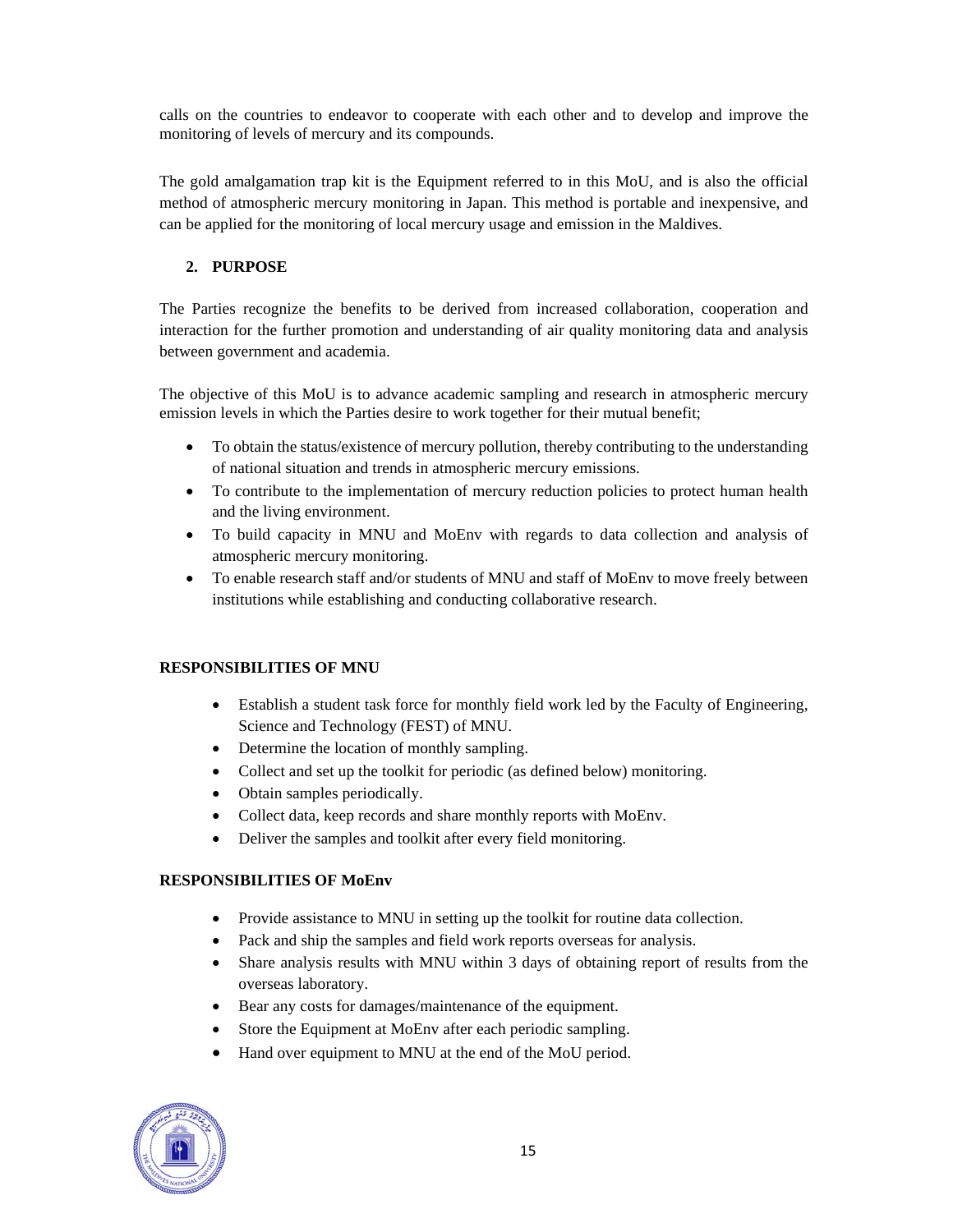### **RIGHTS TO DATA AND PUBLICATION**

Both Parties may freely use any collaboration data for publication or other research purposes.

Information given to the media and all publicity materials, reports and publications shall equally acknowledge both Parties.

#### **AMENDMENTS AND TERMINATION**

This MoU may only be amended by written agreement of both Parties. This MoU becomes effective when signed by both Parties and *will terminate after 12 months from the date of signing*. A Party may decide to withdraw, after a written notification to the other Party.

In witness thereof, MoEnv and MNU, have both signed the present MoU, on the date appearing under their respective signatures.

Minister of State Vice Chancellor

SIGNED for and on behalf of SIGNED for and on behalf of Ministry of Environment The Maldives National University

Dr. Abdulla Naseer Dr. Mohamed Shareef

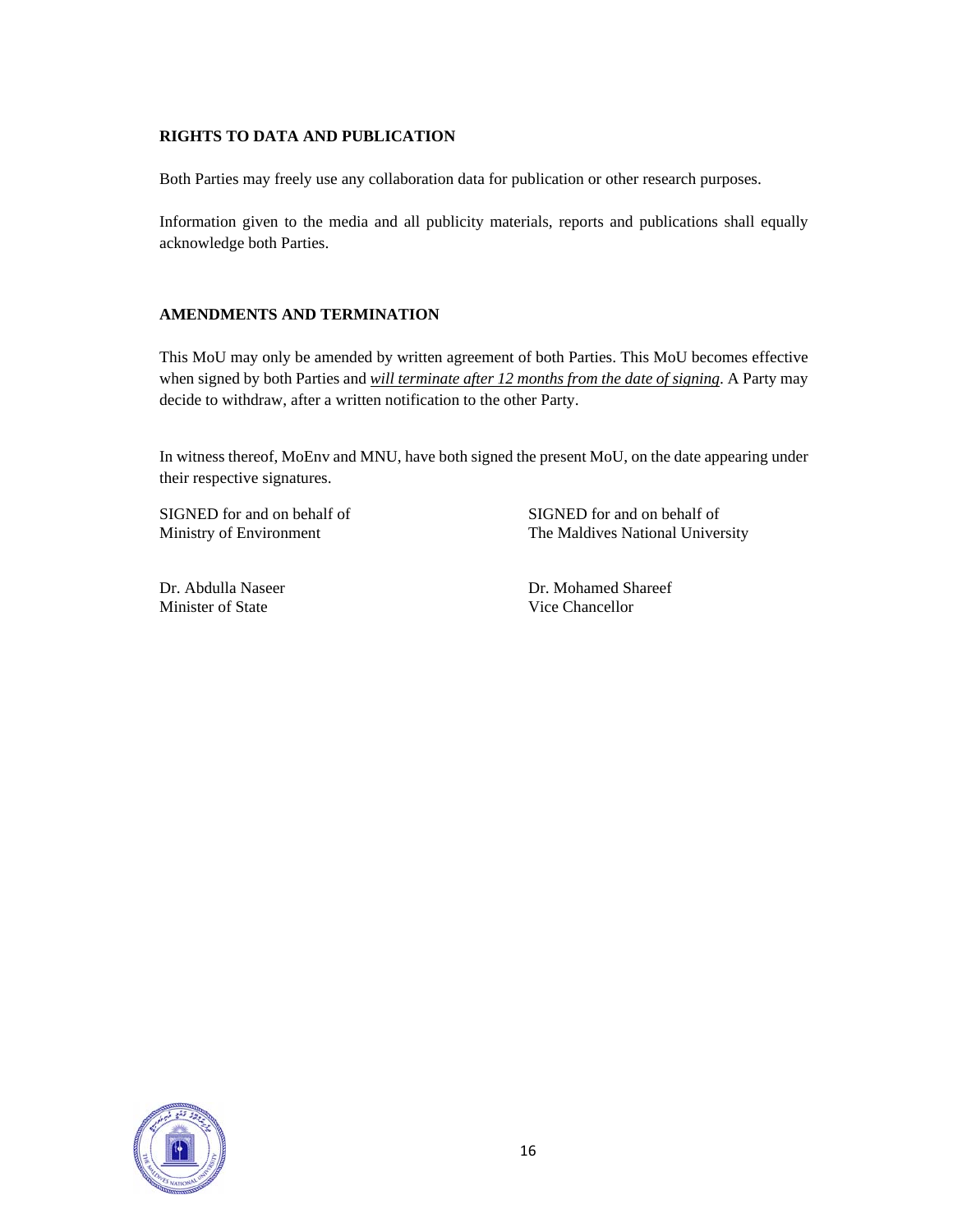



# **ACADEMIC COLLABORATION AGREEMENT**

### **between**

**North South University** 

**Dhaka, Bangladesh and The Maldives National University Male, Maldives January 24, 2020** 

North South University (NSU), Bangladesh and The Maldives National University (MNU), Maldives hereby agree to establish an academic and educational exchange agreement in order to promote mutual understanding between the two countries and between the two institutions through educational and academic collaboration and exchange, and to contribute to the advancement and progress of learning.

### **Contents of the Exchange Programs**

1. Both institutions agree to cooperate in the following areas:

- (1) Promotion of joint research/publication
- (2) Exchange of faculty members and administrative staff
- (3) Exchange of undergraduate and graduate students
- (4) Exchange of research outcomes, academic publications, and other academic information
- (5) Other academic and educational exchange programs approved as suitable by both institutions
- (6) Preferential acceptance of NSU junior faculty in pursuit of PhDs

### **Implementation of the Exchange Programs**

2. The areas listed above shall be implemented following mutual consultation.

### **Term of the Agreement**

3. This agreement shall become effective when the representatives of both institutions sign below

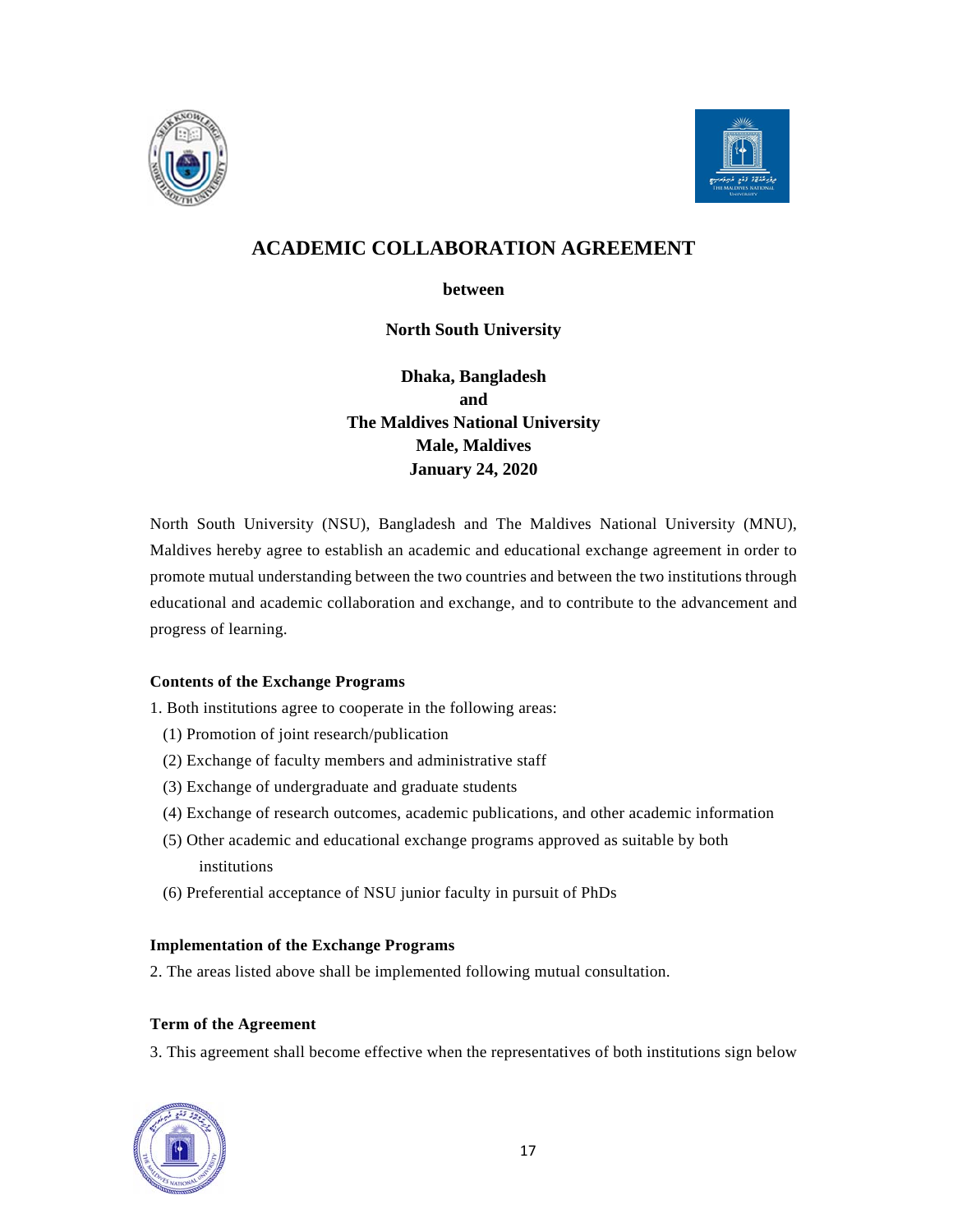and shall remain effective for five years. The agreement shall be automatically renewed at the end of the five-year term unless one or both of the institutions propose otherwise.

### **Revision and Termination of the Agreement**

4. Both institutions shall send written notice and consult with each other at least one year prior to revision or termination of the agreement.

Should any questions on any part of this agreement arise, both institutions must consult with one another to find a solution.

\_\_\_\_\_\_\_\_\_\_\_\_\_\_\_\_\_\_\_\_\_ \_\_\_\_\_\_\_\_\_\_\_\_\_\_\_\_\_\_\_\_\_

Professor Atiqul Islam Dr. Mohamed Shareef Vice Chancellor Vice Chancellor Bangladesh Maldives

Date **Date** 

Points of Contact:

Professor Sk. Tawfique M. Haque Dr. Aishath Shehenaz Adam

South Asian Institute of Policy and Governance (SIPG) The Maldives National University Chair, Department of Political Science and Sociology Maldives North South University E-mail: aishath.shehenaz@mnu.edu.mv Bangladesh E-mail: tawfique.haque@northsouth.edu

North South University The Maldives National University

Professor and Director Deputy Vice Chancellor (Research and Enterprise)

Date\_\_\_\_\_\_\_\_\_\_\_\_\_\_\_\_\_\_\_\_\_ Date:\_\_\_\_\_\_\_\_\_\_\_\_\_\_\_\_\_\_\_\_\_\_\_

# MEMORANDUM OF UNDERSTANDING

# **BETWEEN**

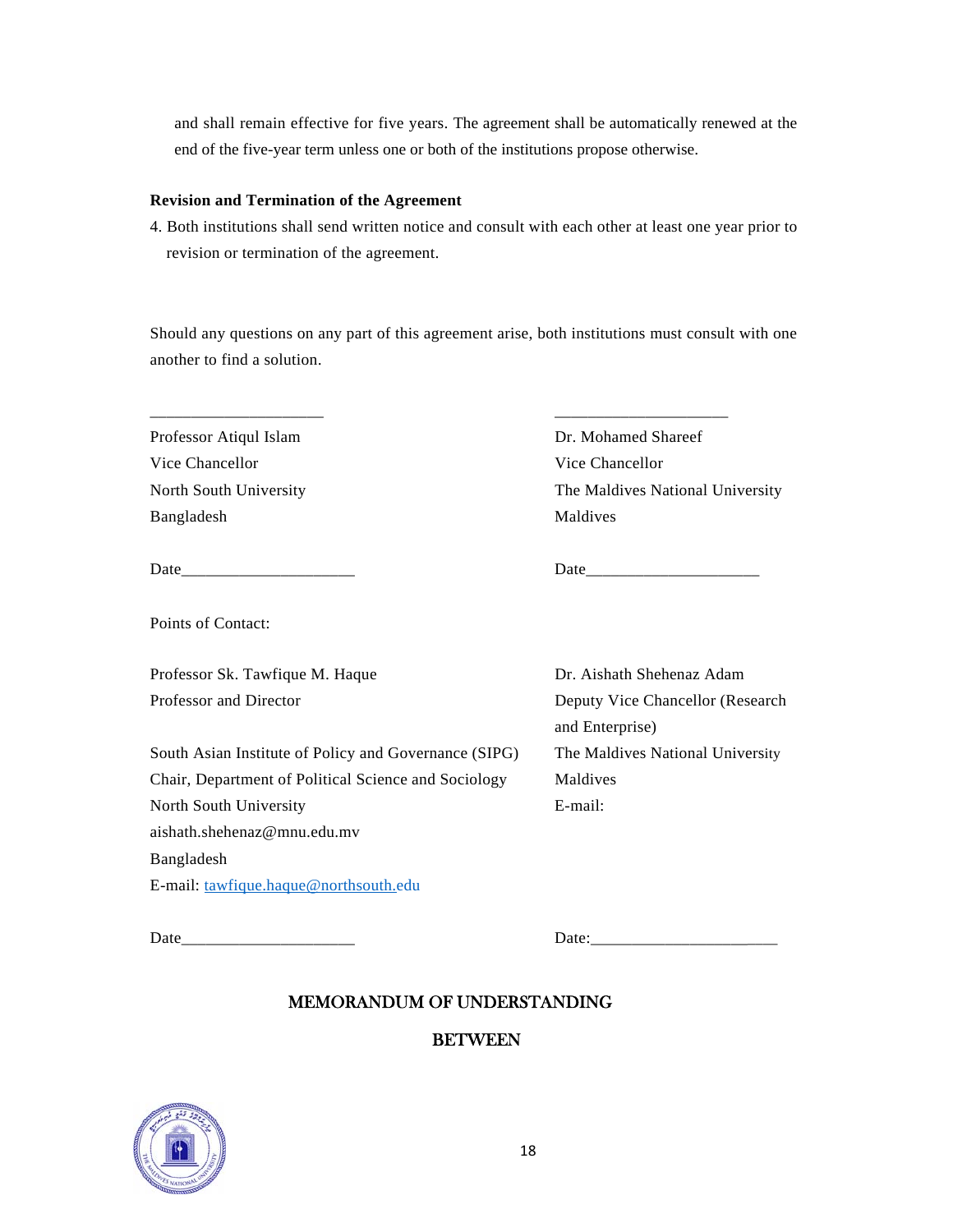

# THE MALDIVES NATIONAL UNIVERSITY

# AND

# THE MINISTRY OF HEALTH, MALDIVES

# **MEMORANDUM OF UNDERSTANDING**

**This Memorandum of Understanding** (hereinafter referred to as MOU) is made on date **2020**

## **BETWEEN**

**THE MALDIVES NATIONAL UNIVERSITY (MNU)**, a university established under the **Maldives National University Act (Law No. 3/2011)** whose address is at **The Maldives National University, Rahdhebai Hin'gun, Malé 20371, Maldives** and shall include its lawful representatives and permitted assigns;

## **AND**

**Ministry of Health,** the public authority mandated with all matters relating to health and wellbeing of the people of Maldives, whose address is at **Ministry of Health, H. Roashanee Building, Sosun Magu, Male', Maldives**

Hereinafter referred to singularly as "the Party" and collectively as "the Parties".

## **WHEREAS**

MNU, the first university in the country and the largest higher education institution, is mandated by law to conduct, promote and disseminate research, desires to further enhance and strengthen its research capabilities and has taken various initiatives to balance its educational excellence and has made various collaborative arrangements with other institutions and organizations to enhance its research culture, quality and output.

### And

Health Information and Research Section of Ministry of Health is mandated to set health research agenda, strengthen the development and implementation of research relating to the health Sector. Thus, the health research policy framework provides the formal platform to define the goals of the national research effort and to identify the structures and means of achieving such goals.

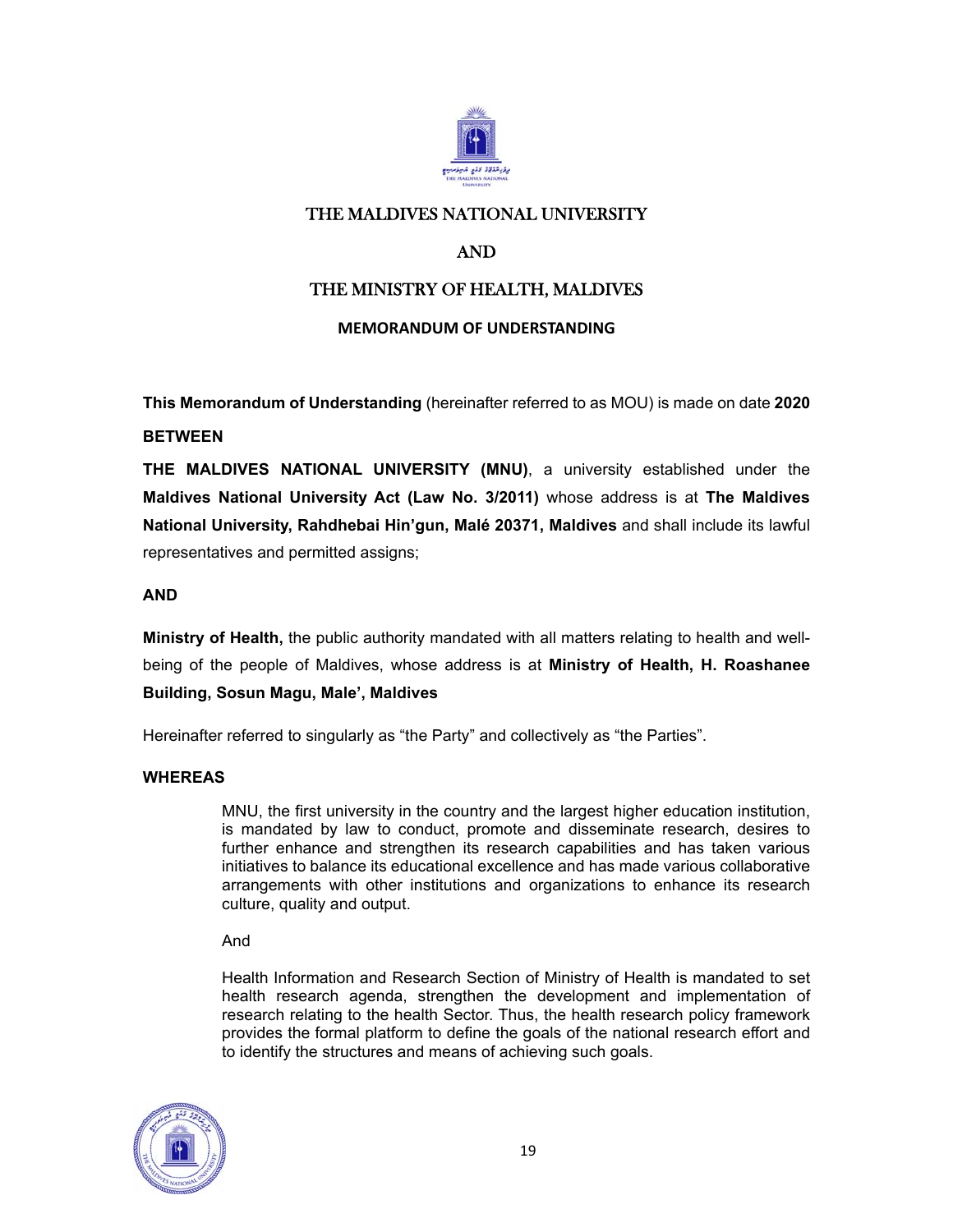The Parties desire to enhance and sustain mutually supportive relationship to promote networking, partnerships and research collaboration.

### **THE PARTIES HAVE REACHED AN UNDERSTANDING as follows:**

### **ARTICLE I: OBJECTIVE**

The Parties, subject to the terms of this MOU and the laws, rules, regulations and national policies from time to time in force in the country, will endeavor to strengthen, promote and develop co-operation between the Parties on the basis of equality and mutual benefit.

## **ARTICLE 2: AREAS OF CO-OPERATION**

Each Party will, subject to the laws, rules, regulations and national policies from time to time in force governing the subject matter, endeavour to consider co-operating in a manner which will support develop health research areas and act as a stimulus for a wide range of collaborative research activities including but not restricted to:

Mutual Areas:

- i. Developing and conducting joint research projects
- ii. Co-operating in exchange of and access to information and data to facilitate research
- iii. Developing a data repository that can be tapped in for research by both Parties
- iv. Conducting joint research activities, including research capacity building and joint publications
- v. Improving guidelines and protocols related to research
- vi. Co-operating in exchange of publications, reports and other academic material of common interests.
- vii. Conducting other activities and programmes in research areas of mutual interest, benefiting both Parties.

Ministry of Health (MoH)

- i. Involve and give priority to MNU for health research
- ii. Involve MNU in national health surveys or statistics dissemination events and share such reports.
- iii. Provide opportunity for MNU to conduct research and assessments of health programmes and services funded by international partners.

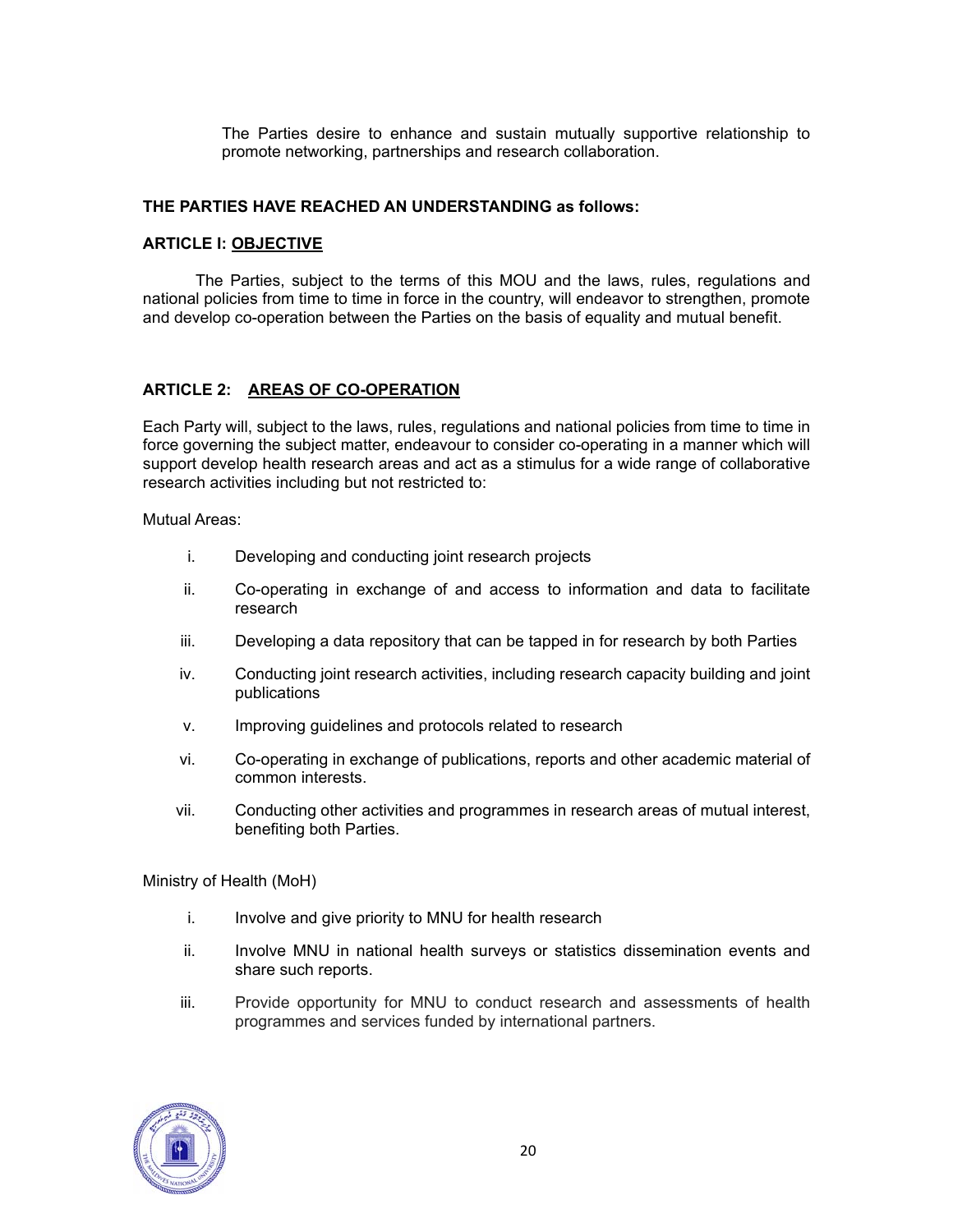iv. Provide access to service/programme monitoring data sets at MoH and its institutions for MNU researchers (under confidentiality agreement).

### Maldives National University (MNU)

- i. Emphasize research on health priority areas by MNU staff and students
- ii. Support capacity building of health teams in research areas
- iii. Involve policy level personnel of MoH in health research forums and conferences to facilitate policy formulation based on research evidence
- iv. Submit abstracts and updates of health research conducted by MNU for research bulletins of MoH for wider dissemination by February every year
- v. Map health research conducted by MNU staff and students in health research priority areas yearly by MNU and share records with MoH by February every year
- vi. Support students of MNU to improve quality of research proposals submitted to NHRC

## **ARTICLE 3: FINANCIAL ARRANGEMENTS**

This MOU will not give rise to any financial obligation by one Party to the other. Each party will bear its own costs and expenses in relation to the performance of activities under this MOU.

### **ARTICLE 4: EFFECT OF MEMORANDUM OF UNDERSTANDING**

This MOU only serves as a record of the Parties' intentions and does not constitute or create, and is not intended to constitute or create, obligations under domestic or international law and will not give rise to any legal process and will not be deemed to constitute or create any legally binding or enforceable obligations, express or implied.

### **ARTICLE 5: NO AGENCY**

Nothing contained herein is to be construed so as to constitute a joint venture partnership or formal business organisation of any kind between the Parties or so to constitute either Party as the agent of the other.

### **ARTICLE 6: ENTRY INTO EFFECT AND DURATION**

1. This MOU will come into effect on the date of signing and will remain in effect for a period of **FIVE (5) years**. This MOU may be extended for a further period as may be agreed in writing by the Parties.

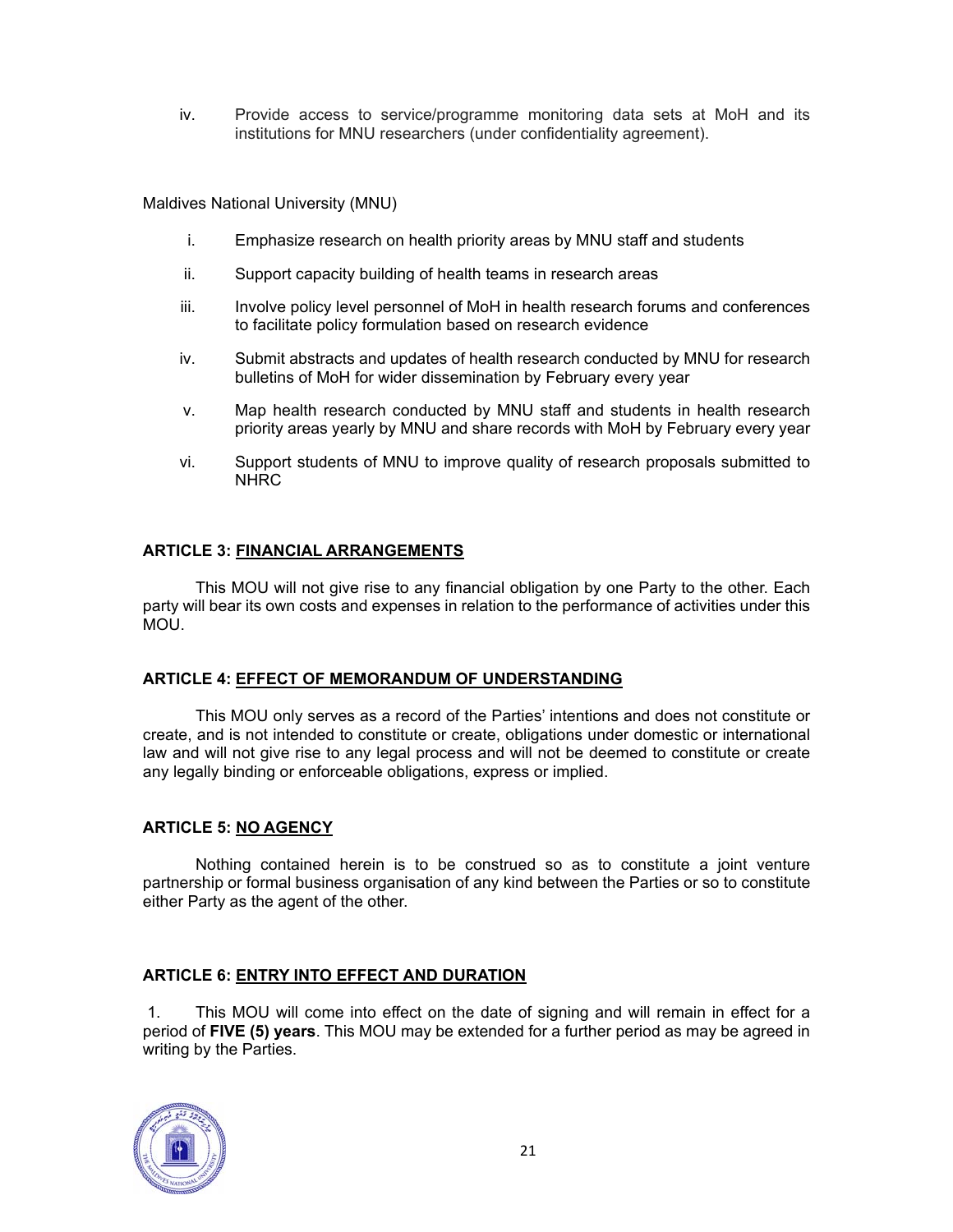2. This MOU may be terminated by either Party by giving written notice to the other at least TWO (2) months prior to the proposed date of termination.

### **ARTICLE 7: PROTECTION OF INTELLECTUAL PROPERTY RIGHTS**

1. All rights, title and interest in copyright and other intellectual property rights and all other material supplied by one party to the other shall, together with any improvements or modifications at all times remain vested with the supplying party or original owner.

2. Neither party may gain any right or interest in the other party's name and logo or the goodwill associated with them; and neither Party may give permission to any third party to use the other Party's name and logo.

### **ARTICLE 8: SETTLEMENT OF DISPUTES**

In the event of any dispute emerging, the Parties shall make the best efforts to solve the problem amicably and promptly between themselves.

### **ARTICLE 9: NOTICES**

All notices or other documents to be served under this MOU shall be addressed to the Party to be served at its address given in this MOU or any other address as may be notified, with a copy to that Party's Legal Department, if applicable. Such notices may be delivered by hand or sent by fax, or sent by e-mail, or recorded delivery post -

| To<br>Attn to<br>Address        | <b>Ministry of Health</b><br>Minister of Health<br>Roashanee Building,<br>Sosun Magu,<br>Male, Maldives   |
|---------------------------------|-----------------------------------------------------------------------------------------------------------|
| Tel no:<br>E-mail:              | (+960) 332 8887<br>ppd@health.gov.mv                                                                      |
| To<br>Attn to<br><b>Address</b> | THE MALDIVES NATIONAL UNIVERSITY<br>Central Administration<br>Rahdhebai Hin'gun, Malé 20371,<br>Maldives. |
| Tel no.<br>E-mail               | +960 334 5125<br>secretariat@mnu.edu.mv                                                                   |

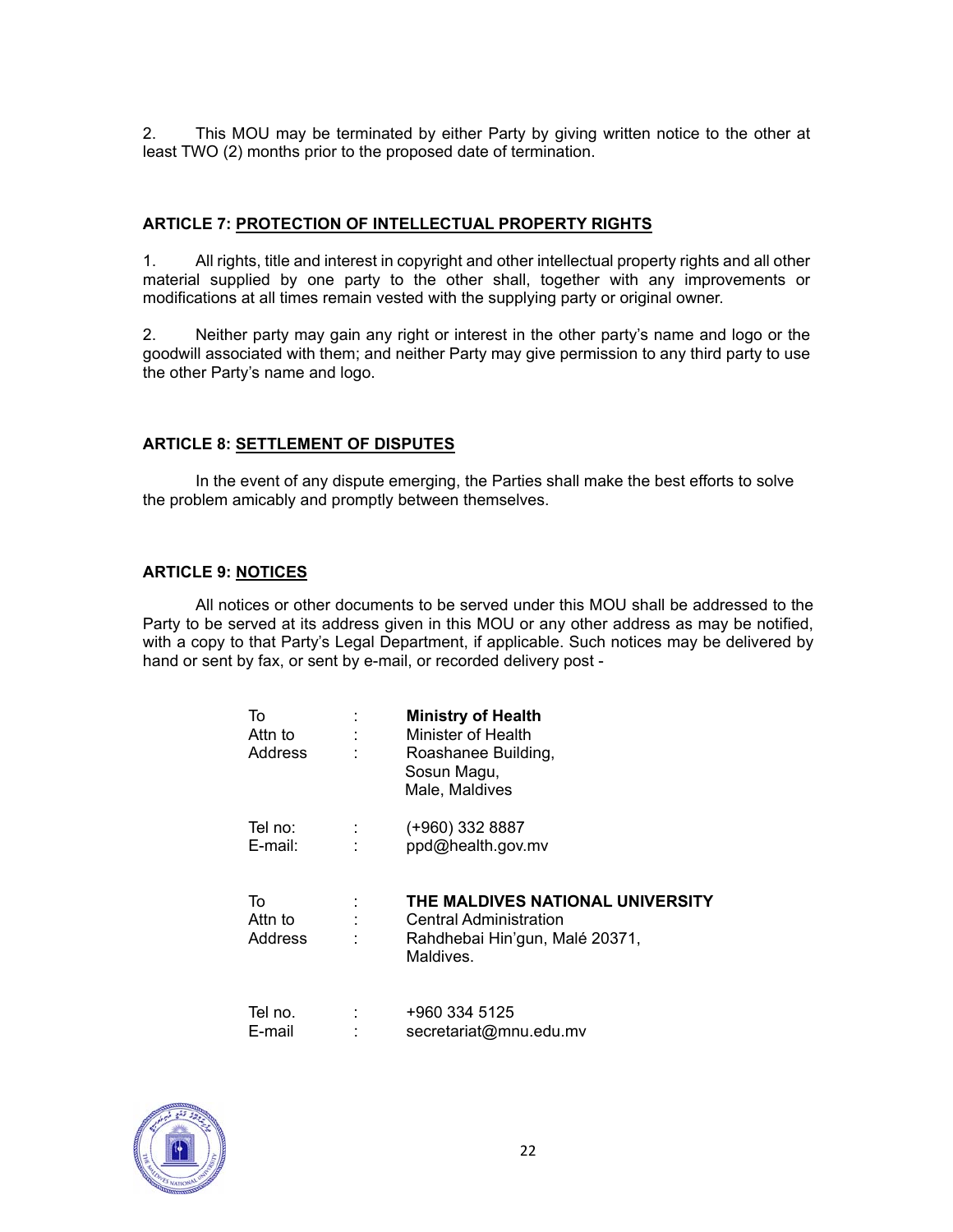# **ARTICLE 10: CONFIDENTIALITY**

- 1. Each Party shall undertake to observe the confidentiality and secrecy of document, information and other data received from or supplied to, the other Party during the period of the implementation of this MOU or any other agreement made pursuant to this MOU.
- 2. For the purpose of Article 2 above, such information and data include any document, information and data which is disclosed by a Party (the Disclosing Party) to the other Party (the Receiving Party) prior to, or after, the execution of this MOU, involving academic, research, technical, business, marketing, policy, know-how, planning, project management and other documents, information, data and/or solutions in any form, including but not limited to any document, information or data which is designated in writing to be confidential or by its nature intended to be for the knowledge of the Receiving Party or if orally given, is given in the circumstances of confidence.
- 3. Both Parties agree that the provisions of this Article shall continue to be binding between the Parties notwithstanding the termination of this MOU.

## **ARTICLE 11: SUSPENSION**

Each Party reserves the right for reasons of national security, national interest, public order, public health to suspend temporarily, either in whole or in part, the implementation of this MOU which suspension shall take effect immediately after notification has been given to the other Party.

### **ARTICLE 12 - VARIATION**

The terms stipulated in this MOU shall not be amended, altered, changed or otherwise modified without the mutual consent of the Parties and such amendments, alterations, changes and modifications shall be made in writing and signed by the Parties hereto.

**IN WITNESS, WHEREOF**, the undersigned being duly authorised thereto, have signed this MOU in duplicate in Malé on xxx in the year 2020, in English as original texts.

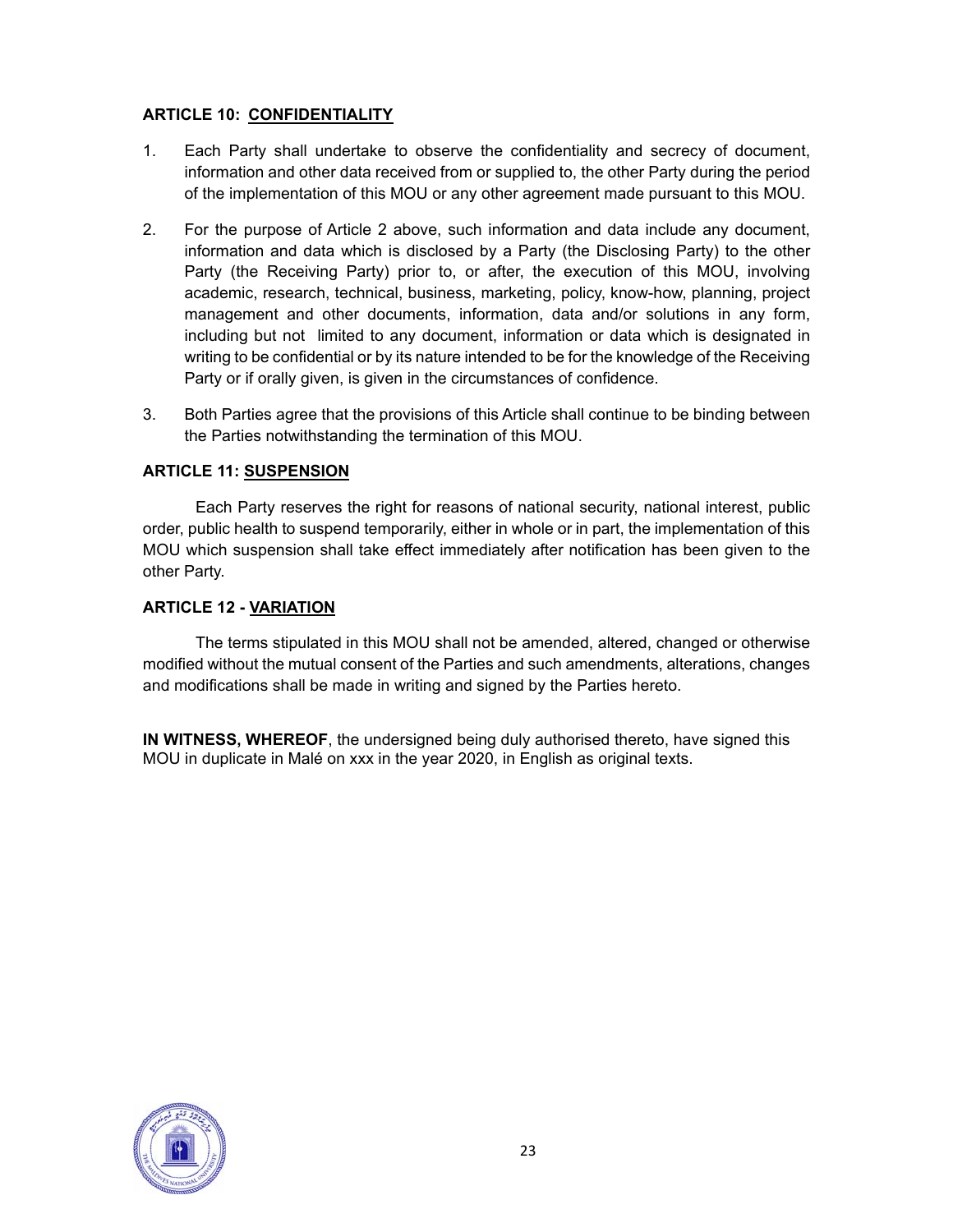# UC<br>2020-05 އަ އި . ޖީ .އެ މް .އެ <sup>ޗ</sup>.ް އާ އެ މް .އެ ން . ޔޫ އާއެ ކު ވެ ވޭ އެއްބަސްވު ން 2020-05

ر<br>رَّحْمَدْمُ مُرْمَدٌ مَّهْرِمٌ: 05 رُحْمَدَ وَبِرِ 2020 | نَحْرُ مَّ: 279

יכתק הייקפֿ אישי האיך הייקפֿל גישות בפיקוד הייקוד הייקוד בייקוד הייקוד הייקוד הייקוד הייקוד הייקוד הייקוד הייק<br>באתק הייקפֿ אישי איך הייקוד הייקוד בפיקוד הייקוד הייקוד הייקוד הייקוד הייקוד הייקוד הייקוד הייקוד הייקוד היי ރަނގަޅުކުރުމަށްފަހު ފަހުމު ާނމާގައި ސޮއިކުރުމުގެ ހުއްދަދިނުމަށް ޔުނިވަރސިޓީ ކައުންސިލުން ނިންމިއެވ.ެ

# **MEMORANDUM OF UNDERSTANDING**

**BETWEEN**



# **THE MALDIVES NATIONAL UNIVERSITY**

**AND**

## **INDIRA GANDHI MEMORIAL HOSPITAL, MALDIVES**

### **MEMORANDUM OF UNDERSTANDING**

**This Memorandum of Understanding** (hereinafter referred to as MOU) is made on date **2020**

### **BETWEEN**

**THE MALDIVES NATIONAL UNIVERSITY (MNU)**, a university established under **the Maldives National University Act (Law No. 3/2011)** whose address is at **The Maldives National University, Rahdhebai Hin'gun, Malé 20371, Maldives** and shall include its lawful representatives and permitted assigns;

### **AND**

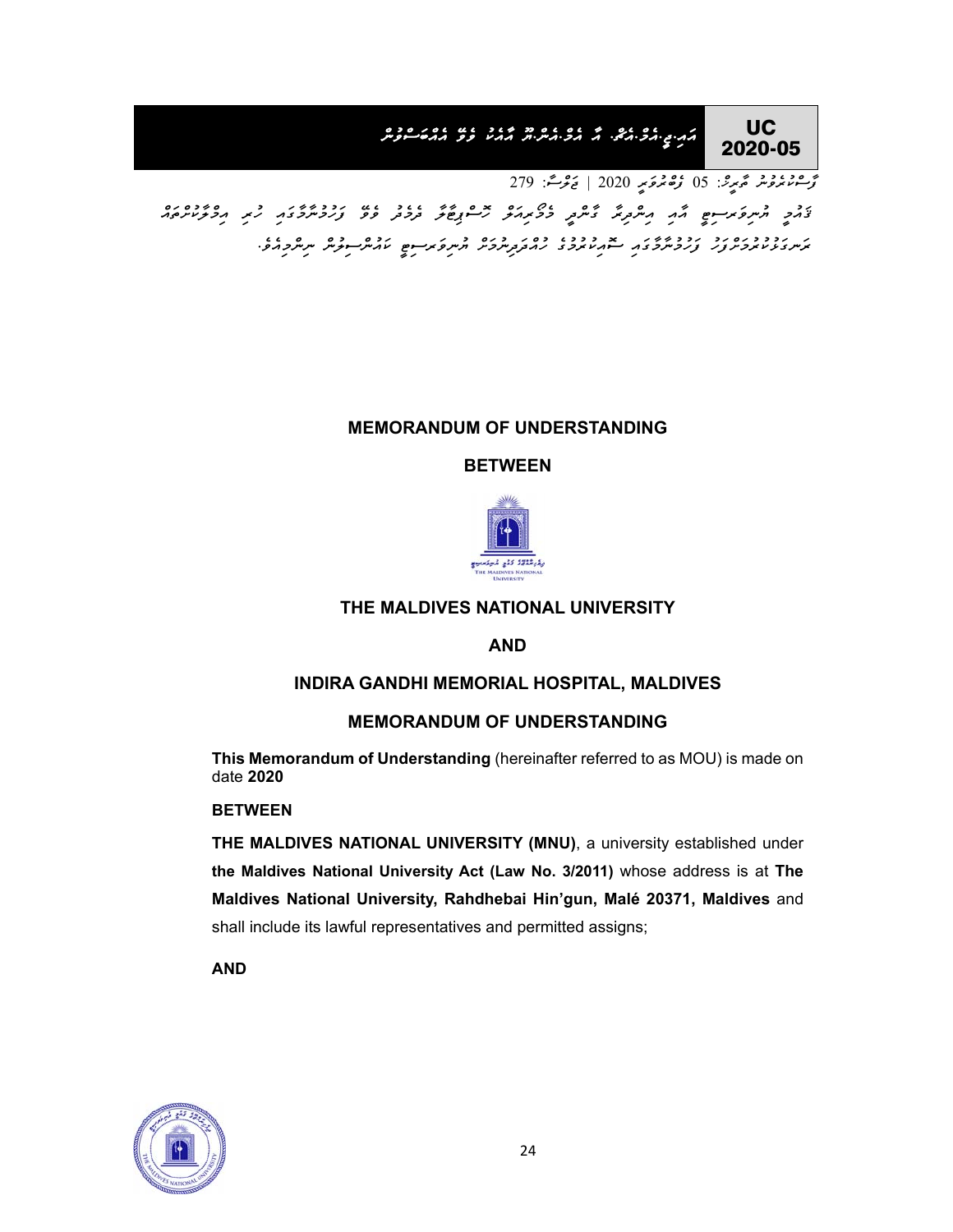**Ministry of Health,** the public authority mandated with all matters relating to health and well-being of the people of Maldives, whose address is at **Indira Gandhi Memorial Hospital, M. Kanbaa Aisarani Hingun, Male' 20402, Maldives**.

Hereinafter referred to singularly as "the Party" and collectively as "the Parties".

## **WHEREAS**

MNU, the first university in the country and the largest higher education institution, is mandated by law to conduct, promote and disseminate research, desires to further enhance and strengthen its research capabilities and has taken various initiatives to balance its educational excellence and has made various collaborative arrangements with other institutions and organizations to enhance its research culture, quality and output.

And

The University desires to enhance and sustain mutually supportive relationships with the wider community, industry, commerce and the government to promote networking, partnerships and research collaboration with reputed institutions and organizations.

### **THE PARTIES HAVE REACHED AN UNDERSTANDING as follows:**

### **ARTICLE I: OBJECTIVE**

The Parties, subject to the terms of this MOU and the laws, rules, regulations and national policies from time to time in force in the country, will endeavor to strengthen, promote and develop co-operation between the Parties on the basis of equality and mutual benefit.

## **ARTICLE 2: AREAS OF CO-OPERATION**

Each Party will, subject to the laws, rules, regulations and national policies from time to time in force governing the subject matter, endeavour to consider co-operating in a manner which will act as a stimulus for a wide range of collaborative research activities including but not restricted to areas specified below.

To facilitate collaborative research, **IGMH will support by**:

- 1. Assigning National Healthcare Academy at IGMH as the focal point for collaboration with IGMH and its departments.
- 2. Identifying research priorities and specification of research questions on clinical and operational aspects.
- 3. Nominating a primary researcher and other researchers to work on each research project.

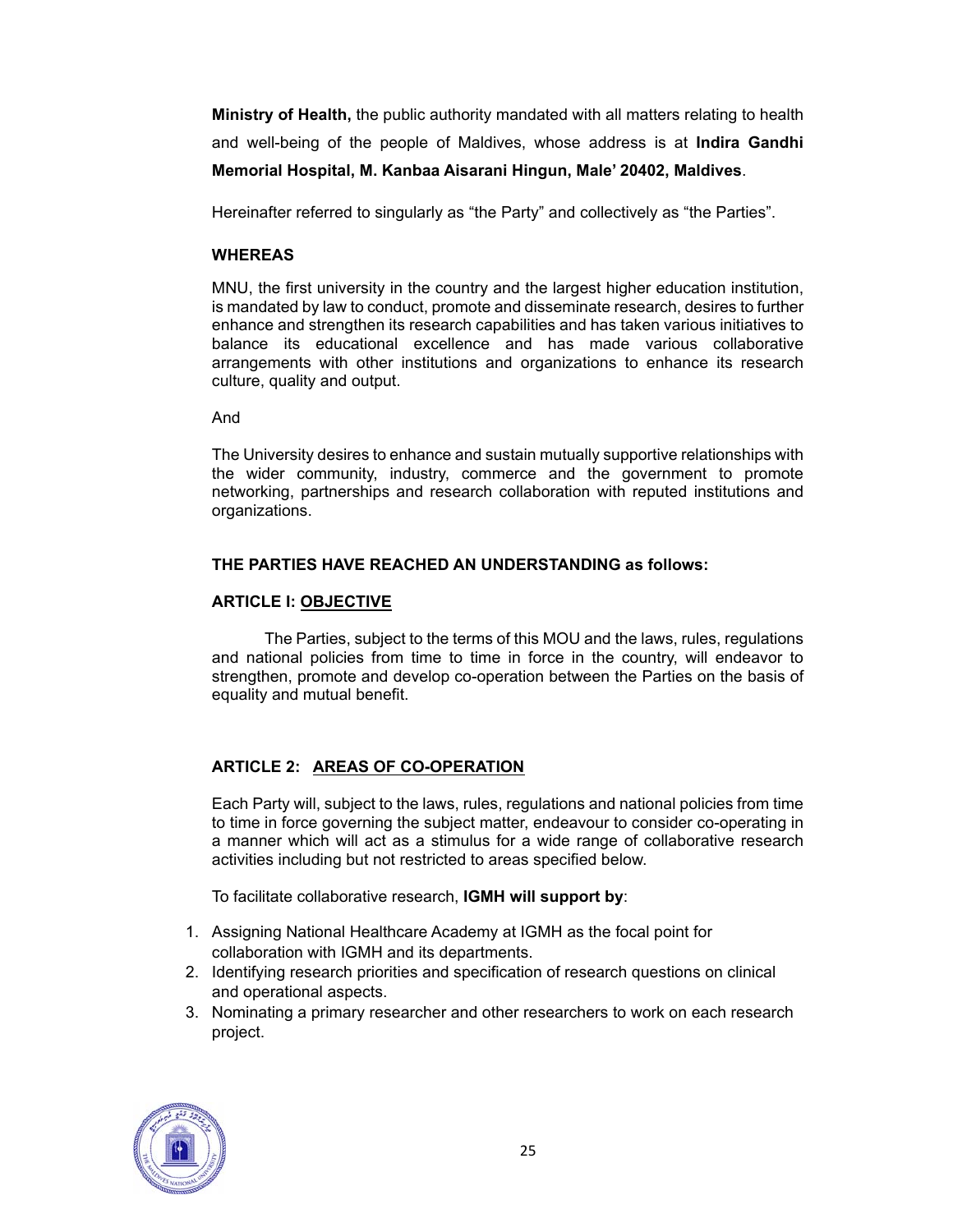- 4. Providing input to the justification of research proposals, research designs and parameters relevant to the research questions.
- 5. Identifying data sources to extract data for research.
- 6. Interpreting analysis of the data from a clinical and service point of view and contribute to the write up of the discussion of the results.
- 7. Participating in academic conferences and co-author publications with primary researcher from MNU and other research team members.
- 8. Participating in workshops and professional development activities aimed at research capacity building.
- 9. Identifying staff who could co-supervise students undertaking research at IGMH.
- 10. Authorizing re-use of the data from completed research (from data repository) for future joint research projects and by students.
- 11. Establishing a protocol for publication of such research that recognizes contribution from MNU
- 12. Disseminating research findings within IGMH and healthcare fora in the country or local academic journals.

To facilitate collaborative research, **MNU will support by**:

- 1. Assigning the Research Centre or its successors at MNU as the focal unit for collaboration with MNU and its faculties.
- 2. Developing collaborative research proposals on areas identified by IGMH.
- 3. Submiting proposals for ethics approval.
- 4. Nominating a primary researcher and other researchers to work on each research project.
- 5. Assisting data extraction from existing systems as required for the research.
- 6. Collating and analysing quantitative and qualitative data collected/extracted .
- 7. Writing joint articles for publication co-authored with primary researcher from IGMH and other research team members.
- 8. Conducting sessions for IGMH researchers on research methodology, analytics and academic writing
- 9. Maintaining a data repository of information collected in collaborative research to be accessed (user access controlled) by the IGMH and MNU research teams.
- 10. Establishing protocol for data transfer and release that maintain integrity and confidentiality of the data transferred
- 11. Establishing a mechanism to ensure MNU students research at IGMH, collect or use data from IGMH system, is co supervised by an IGMH technical staff from the relevant department.
- 12. Establishing a protocol for publication of such research that recognizes contribution from IGMH. (For instance, dissertations and thesis should acknowledge contributions from IGMH and co-supervisor be provided opportunity to co-author conference presentations and publications, other than the dissertation and thesis).

# **ARTICLE 3: FINANCIAL ARRANGEMENTS**

This MOU will not give rise to any financial obligation by one Party to the other. Each party will bear its own costs and expenses in relation to the performance under this MOU.

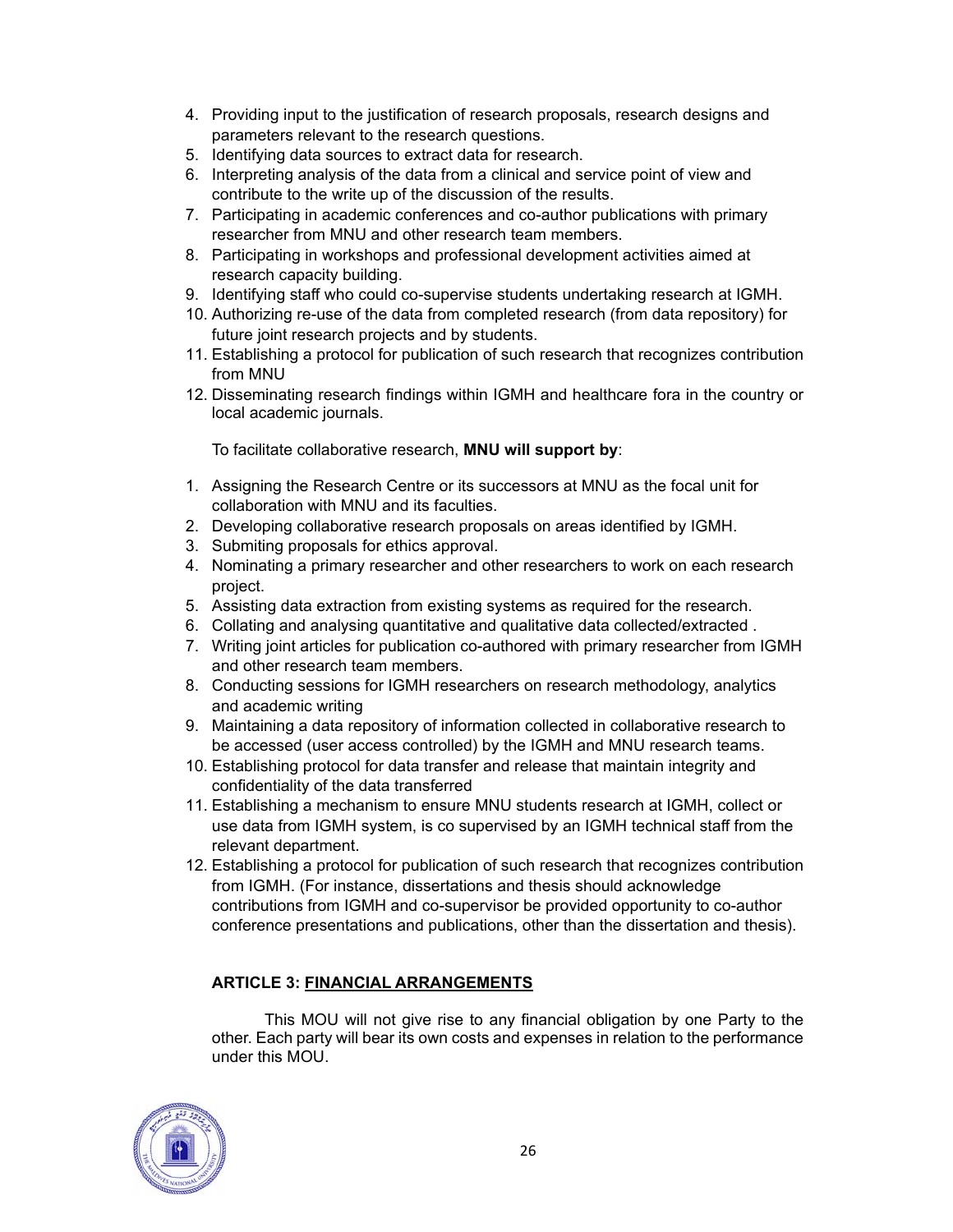### **ARTICLE 4: EFFECT OF MEMORANDUM OF UNDERSTANDING**

This MOU only serves as a record of the Parties' intentions and does not constitute or create, and is not intended to constitute or create, obligations under domestic or international law and will not give rise to any legal process and will not be deemed to constitute or create any legally binding or enforceable obligations, express or implied.

## **ARTICLE 5: NO AGENCY**

Nothing contained herein is to be construed so as to constitute a joint venture partnership or formal business organisation of any kind between the Parties or so to constitute either Party as the agent of the other.

### **ARTICLE 6: ENTRY INTO EFFECT AND DURATION**

1. This MOU will come into effect on the date of signing and will remain in effect for a period of **FIVE (5) years**. This MOU may be extended for a further period as may be agreed in writing by the Parties.

2. This MOU may be terminated by either Party by giving written notice to the other at least six (6) months prior to the proposed date of termination.

## **ARTICLE 7: PROTECTION OF INTELLECTUAL PROPERTY RIGHTS**

1. All rights, title and interest in copyright and other intellectual property rights and all other materials supplied by one party to the other shall, together with any improvements or modifications at all times remain vested with the supplying party or original owner and any publication arising out of use of such material shall be with clear declaration and acknowledgement of copyright and other intellectual property rights in all instances.

2. Neither party may gain any right or interest in the other party's name and logo or the goodwill associated with them, and neither Party may give permission to any third party to use the other Party's name and logo.

### **ARTICLE 8: SETTLEMENT OF DISPUTES**

In the event of any dispute emerging, the Parties shall make best efforts to solve the problem amicably and promptly between themselves.

### **ARTICLE 9: NOTICES**

Any notices or other documents to be served under this MOU shall be addressed to the Party to be served at its address given in this MOU or any other address as may be notified, with a copy to that Party's Legal Department, if

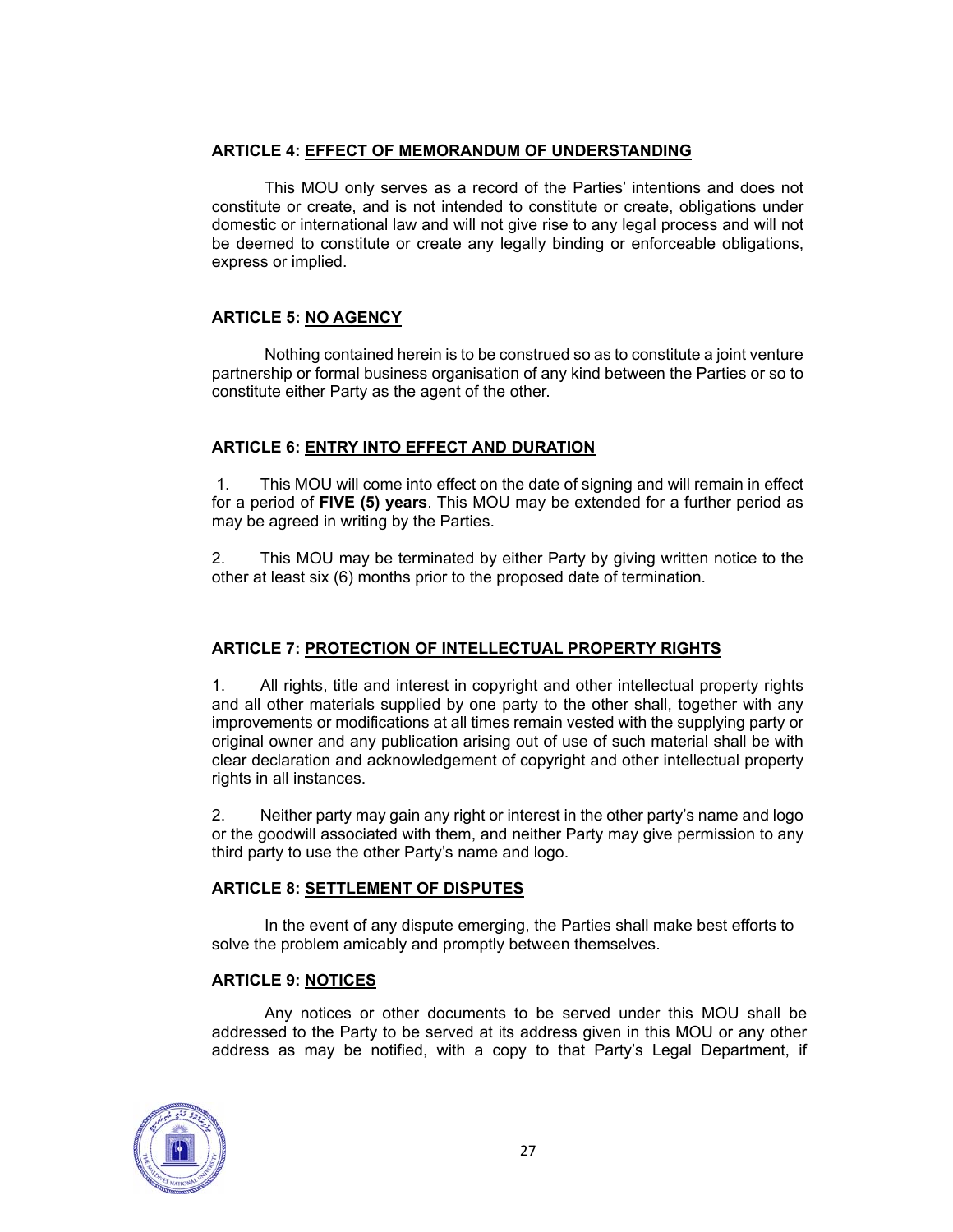applicable. Such notices may be delivered by hand or sent by fax, or sent by e-mail, or recorded delivery post -

| To<br>Attn to<br>Address              | INDIRA GANDHI MEMORIAL HOSPITAL<br><b>Medical Director</b><br>Hanbaa Aisarani Hingun,<br>Sosun Magu,<br>Male, Maldives |
|---------------------------------------|------------------------------------------------------------------------------------------------------------------------|
| Tel no:<br>E-mail:                    | (+960) 332 8887<br>nha@igmh.gov.mv                                                                                     |
| To<br>Attn to<br>Address<br>Maldives. | THE MALDIVES NATIONAL UNIVERSITY<br>Central Administration<br>Rahdhebai Hin'gun, Malé 20371,                           |
| Tel no.<br>E-mail                     | +960 334 5125<br>secretariat@mnu.edu.mv                                                                                |

# **ARTICLE 10: CONFIDENTIALITY**

- 1. Each Party shall undertake to observe the confidentiality and secrecy of document, information and other data received from or supplied to, the other Party during the period of the implementation of this MOU or any other agreements made pursuant to this MOU.
- 2. For the purpose of article 2 above, such information and data include any document, information and data which is disclosed by a Party (the Disclosing Party) to the other Party (the Receiving Party) prior to, or after, the execution of this MOU, involving academic, research, technical, business, marketing, policy, know-how, planning, project management and other documents, information, data and/or solutions in any form, including but not limited to any document, information or data which is designated in writing to be confidential or by its nature intended to be for the knowledge of the Receiving Party or if orally given, is given in the circumstances of confidence.
- 3. Both Parties agree that the provisions of this Article shall continue to be binding between the Parties notwithstanding the termination of this MOU.

## **ARTICLE 11: SUSPENSION**

Each Party reserves the right for reasons of national security, national interest, public order, public health to suspend temporarily, either in whole or in part,